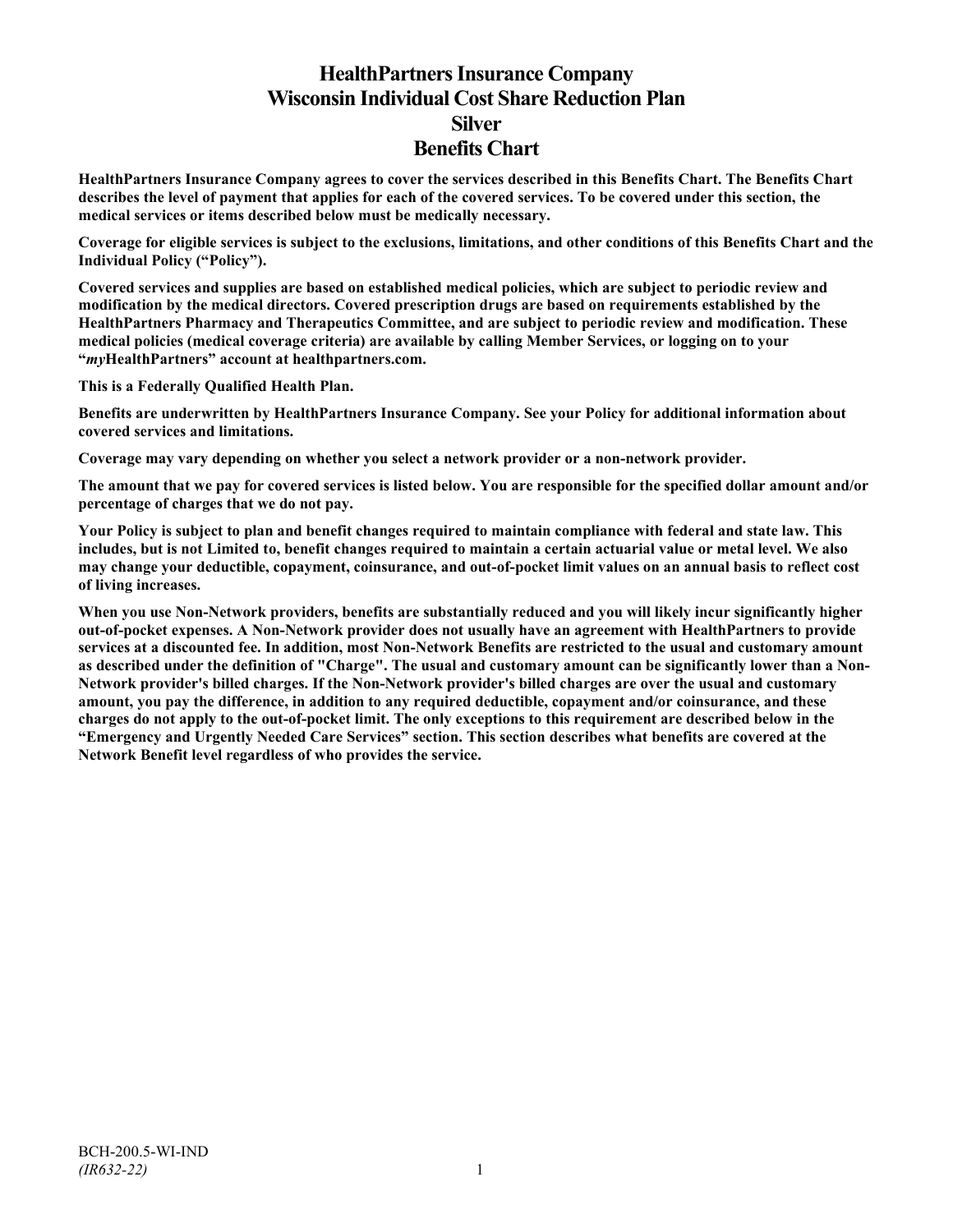# **These definitions apply to the Benefits Chart. They also apply to your Policy.**

| <b>Biosimilar Drug:</b> | A prescription drug, approved by the Food and Drug Administration (FDA), that the FDA has<br>determined is biosimilar to and interchangeable with a biological brand name drug. Biosimilar<br>drugs are not considered generic drugs and are not covered under the generic drug benefit.                                                                                                                                                                                                                                                                                                                                     |
|-------------------------|------------------------------------------------------------------------------------------------------------------------------------------------------------------------------------------------------------------------------------------------------------------------------------------------------------------------------------------------------------------------------------------------------------------------------------------------------------------------------------------------------------------------------------------------------------------------------------------------------------------------------|
| <b>Brand Name Drug:</b> | A prescription drug, approved by the Food and Drug Administration (FDA), that is manufactured,<br>sold or licensed for sale under a trademark by the pharmaceutical company that originally<br>researched and developed the drug. Brand name drugs have the same active-ingredient formula as<br>the generic version of the drug. However, generic drugs are manufactured and sold by other drug<br>manufacturers and are generally not available until after the patent on the brand name drug has<br>expired. A few brand name drugs may be covered at the generic benefit level if this is indicated on<br>the formulary. |
| <b>Calendar Year:</b>   | This is the 12-month period beginning 12:01 A.M. Central Time, on January 1, and ending 12:00<br>A.M. Central Time of the next following December 31.                                                                                                                                                                                                                                                                                                                                                                                                                                                                        |
| Charge:                 | For covered services delivered by a network provider, this is the provider's discounted fee for a<br>given medical/surgical service, procedure or item.                                                                                                                                                                                                                                                                                                                                                                                                                                                                      |
|                         | For covered services delivered by non-network providers, a contracted rate may apply if such<br>arrangement is available to HealthPartners.                                                                                                                                                                                                                                                                                                                                                                                                                                                                                  |
|                         | For the Usual and Customary Charge for covered services delivered by non-network providers,<br>our payment is calculated using one of the following options in the following order, depending on<br>availability: 1) a percentage of the Medicare fee schedule; 2) a comparable schedule if the service<br>is not on the Medicare fee schedule; or 3) a commercially reasonable rate for such service if a fee<br>schedule is not available.                                                                                                                                                                                 |
|                         | The Usual and Customary Charge is the maximum amount allowed that we consider in the<br>calculation of the payment of charges incurred for certain covered services. You must pay for any<br>charges above the usual and customary charge, and they do not apply to the out-of-pocket limit.                                                                                                                                                                                                                                                                                                                                 |
|                         | A charge is incurred for covered ambulatory medical and surgical services, on the date the service<br>or item is provided. A charge is incurred for covered inpatient services, on the date of admission to<br>a hospital. To be covered, a charge must be incurred on or after your effective date and on or<br>before the termination date.                                                                                                                                                                                                                                                                                |
|                         | Copayment/Coinsurance: The specified dollar amount, or percentage, of charges incurred for covered services, which we do<br>not pay, but which you must pay, each time you receive certain medical services, procedures or<br>items. Our payment for those covered services or items begins after the copayment or coinsurance<br>is satisfied. Covered services or items requiring a copayment or coinsurance are specified in this<br>Benefits Chart.                                                                                                                                                                      |
|                         | For services provided by a network provider:                                                                                                                                                                                                                                                                                                                                                                                                                                                                                                                                                                                 |
|                         | An amount which is listed as a flat dollar copayment is applied to a network provider's discounted<br>charges for a given service. However, if the network provider's discounted charges for a service or<br>item is less than the flat dollar copayment, you will pay the network provider's discounted charge.<br>An amount which is listed as a percentage of charges or coinsurance is based on the network<br>provider's discounted charges, calculated at the time the claim is processed, which may include an<br>agreed upon fee schedule rate for case rate or withhold arrangements.                               |
|                         | For services provided by a Non-Network provider:                                                                                                                                                                                                                                                                                                                                                                                                                                                                                                                                                                             |
|                         | Any copayment or coinsurance is applied to the lesser of the provider's charges or the usual and<br>customary charge for a service.                                                                                                                                                                                                                                                                                                                                                                                                                                                                                          |
|                         | A copayment or coinsurance is due at the time a service is provided, or when billed by the<br>provider. The copayment or coinsurance applicable for a scheduled visit with a network provider<br>will be collected for each visit, late cancellation and failed appointment.                                                                                                                                                                                                                                                                                                                                                 |
|                         |                                                                                                                                                                                                                                                                                                                                                                                                                                                                                                                                                                                                                              |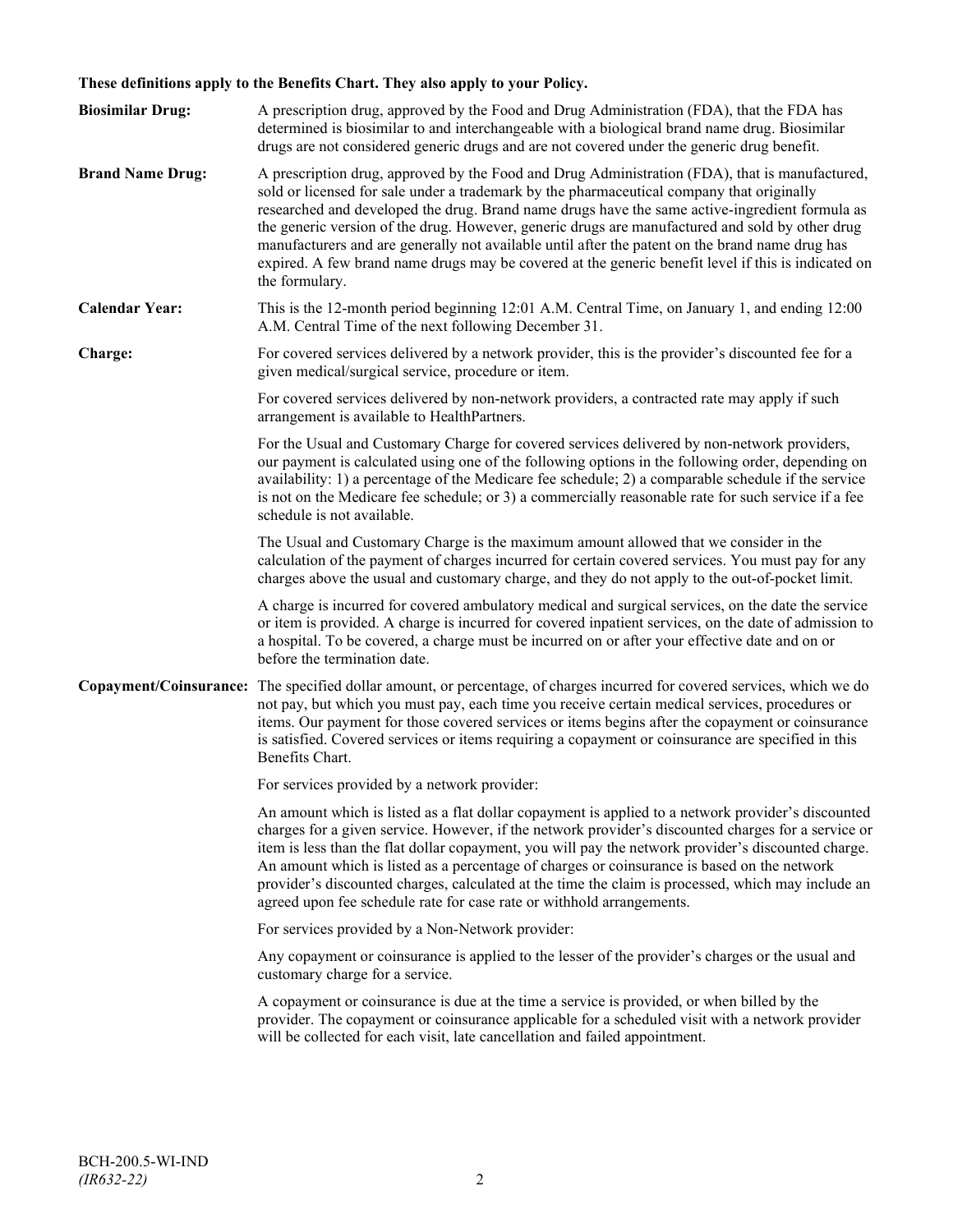| Deductible:                    | The specified dollar amount of charges incurred for covered services, which we do not pay, but an<br>enrollee or a family has to pay first in a calendar year. Our payment for those services or items<br>begins after the deductible is satisfied. For network providers, the amount of the charges that apply<br>to the deductible are based on the network provider's discounted charges, calculated at the time<br>the claim is processed, which may include an agreed upon fee schedule rate for case rate or<br>withhold arrangements. For non-network providers, the amount of charges that apply to the<br>deductible are the lesser of the provider's charges or the usual and customary charge for a service. |
|--------------------------------|-------------------------------------------------------------------------------------------------------------------------------------------------------------------------------------------------------------------------------------------------------------------------------------------------------------------------------------------------------------------------------------------------------------------------------------------------------------------------------------------------------------------------------------------------------------------------------------------------------------------------------------------------------------------------------------------------------------------------|
| Formulary:                     | This is a current list, which may be revised from time to time, of prescription drugs, medications,<br>equipment and supplies covered by us as indicated in this Benefits Chart which are covered at the<br>highest benefit level. Some drugs on the formulary may require prior authorization to be covered<br>as formulary drugs. The formulary, and information on drugs that require prior authorization, are<br>available by calling Member Services, or logging on to your "myHealthPartners" account at<br>healthpartners.com.                                                                                                                                                                                   |
| <b>Generic Drug:</b>           | A prescription drug, approved by the Food and Drug Administration (FDA), that the FDA has<br>determined is comparable to a brand name drug product in dosage form, strength, route of<br>administration, quality, intended use and documented bioequivalence. Generally, generic drugs<br>cost less than brand name drugs. Some brand name drugs may be covered at the generic drug<br>benefit level if this is indicated on the formulary.                                                                                                                                                                                                                                                                             |
| <b>Non-Formulary Drug:</b>     | This is a prescription drug, approved by the Food and Drug Administration (FDA), that is not on<br>the formulary, is medically necessary and is not investigative or experimental or otherwise<br>excluded under your Policy.                                                                                                                                                                                                                                                                                                                                                                                                                                                                                           |
| <b>Out-of-Pocket Expenses:</b> | You pay the specified copayments/coinsurance and deductibles applicable for particular services,<br>subject to the out-of-pocket limit described below. These amounts are in addition to the monthly<br>enrollment payments.                                                                                                                                                                                                                                                                                                                                                                                                                                                                                            |
| <b>Out-of-Pocket Limit:</b>    | You pay the copayments/coinsurance and deductibles for covered services, to the individual or<br>family out-of-pocket limit. Thereafter we cover 100% of charges incurred for all other covered<br>services, for the rest of the calendar year. You pay amounts greater than the out-of-pocket limit if<br>you exceed any visits or day limits.                                                                                                                                                                                                                                                                                                                                                                         |
|                                | Non-Network Benefits above the usual and customary charge (see definition of charge above) do<br>not apply to the out-of-pocket limit.                                                                                                                                                                                                                                                                                                                                                                                                                                                                                                                                                                                  |
|                                | Non-Network Benefits for transplant surgery do not apply to the out-of-pocket limit.                                                                                                                                                                                                                                                                                                                                                                                                                                                                                                                                                                                                                                    |
|                                | You are responsible to keep track of the out-of-pocket expenses. Contact our Member Services<br>department for assistance in determining the amount paid by the enrollee for specific eligible<br>services received. Claims for reimbursement under the out-of-pocket limit provisions are subject<br>to the same time limits and provisions described under the "Claims Provisions" section of the<br>Contract.                                                                                                                                                                                                                                                                                                        |
| <b>Primary Care Providers:</b> | These are providers in the following categories: Family Practice, General Practice, Internal<br>Medicine, Pediatrics, Adolescent Medicine, Adult Medicine and Geriatrics.                                                                                                                                                                                                                                                                                                                                                                                                                                                                                                                                               |
|                                | Specialty Care Providers: These are providers who are not in the following categories: Family Practice, General Practice,<br>Internal Medicine, Pediatrics, Adolescent Medicine, Adult Medicine and Geriatrics.                                                                                                                                                                                                                                                                                                                                                                                                                                                                                                         |
| <b>Specialty Drug List:</b>    | This is a current list, which may be revised from time to time, of prescription drugs, medications,<br>equipment and supplies, which are typically bio-pharmaceuticals. The purpose of a specialty drug<br>list is to facilitate enhanced monitoring of complex therapies used to treat specific conditions.<br>Specialty drugs are covered by us as indicated in this Benefits Chart. The specialty drug list is<br>available by calling Member Services, or logging on to your "myHealthPartners" account at<br>healthpartners.com                                                                                                                                                                                    |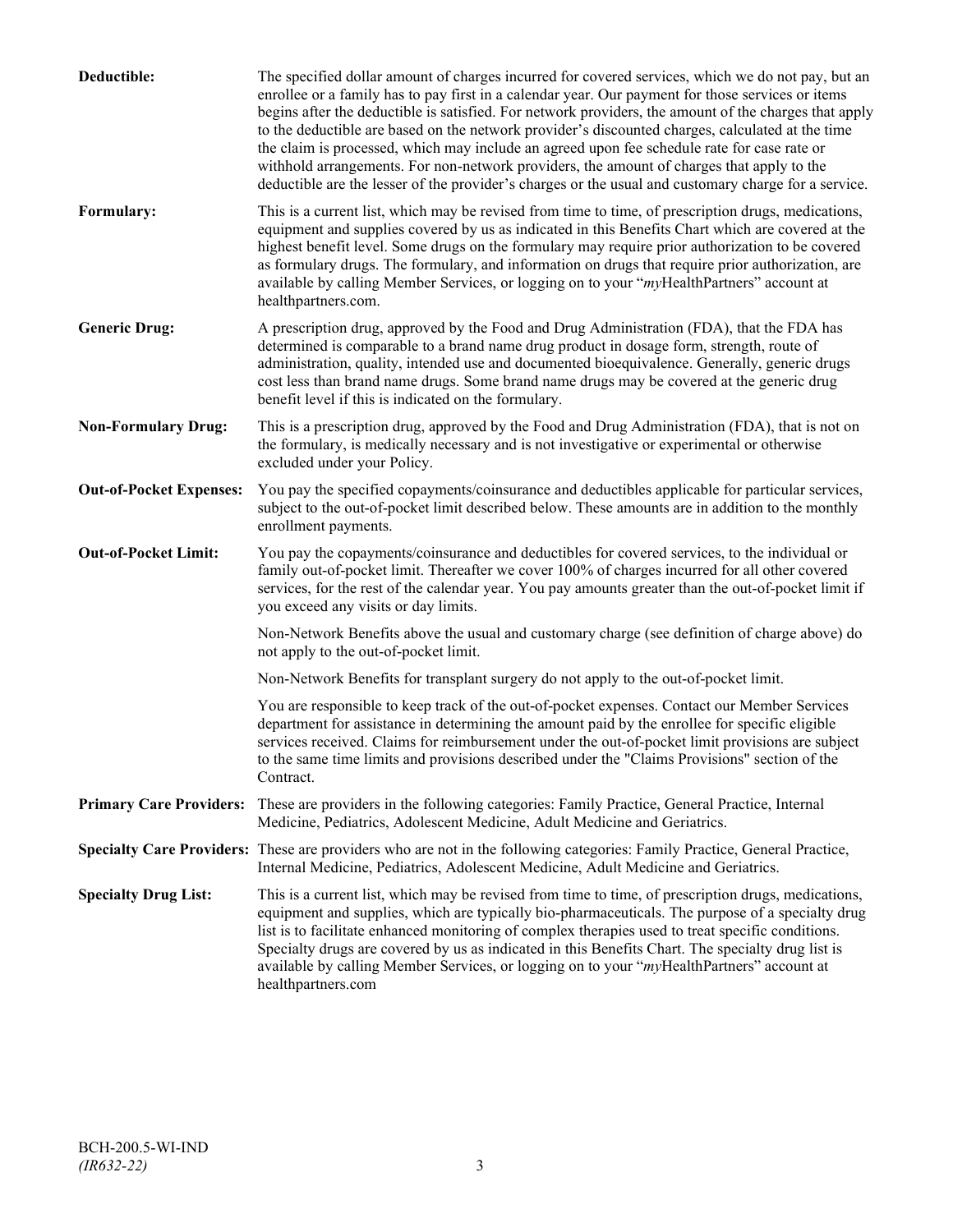# **DEDUCTIBLES AND OUT-OF-POCKET LIMITS**

#### **Individual Calendar Year Deductible**

| Network Benefits | <b>Non-Network Benefits</b> |
|------------------|-----------------------------|
| None.            | \$20,000                    |

# **Family Calendar Year Deductible**

| Network Benefits | <b>Non-Network Benefits</b> |
|------------------|-----------------------------|
| None.            | \$40,000                    |

### **Individual Calendar Year Out-of-Pocket Limit**

| <b>Network Benefits</b> | <b>Non-Network Benefits</b> |
|-------------------------|-----------------------------|
| \$2,800                 | None.                       |

### **Family Calendar Year Out-of-Pocket Limit**

| <b>Network Benefits</b> | <b>Non-Network Benefits</b> |
|-------------------------|-----------------------------|
| \$5,600                 | None.                       |

Your individual and family out-of-pocket amounts may be indexed to allow for changes under Federal rules.

Separate Out-of-Pocket Limits must be satisfied under Network Benefits and Non-Network Benefits.

Non-Network Benefits above the usual and customary charge will not apply to the individual or family Out-of-Pocket.

Any amounts paid or reimbursed by a third party, including but not Limited to: point of service rebates, manufacturer coupons, manufacturer debit cards or other forms of direct reimbursement to an Insured for a product or service, will not apply as an outof-pocket expense, to the extent permitted under state and federal law.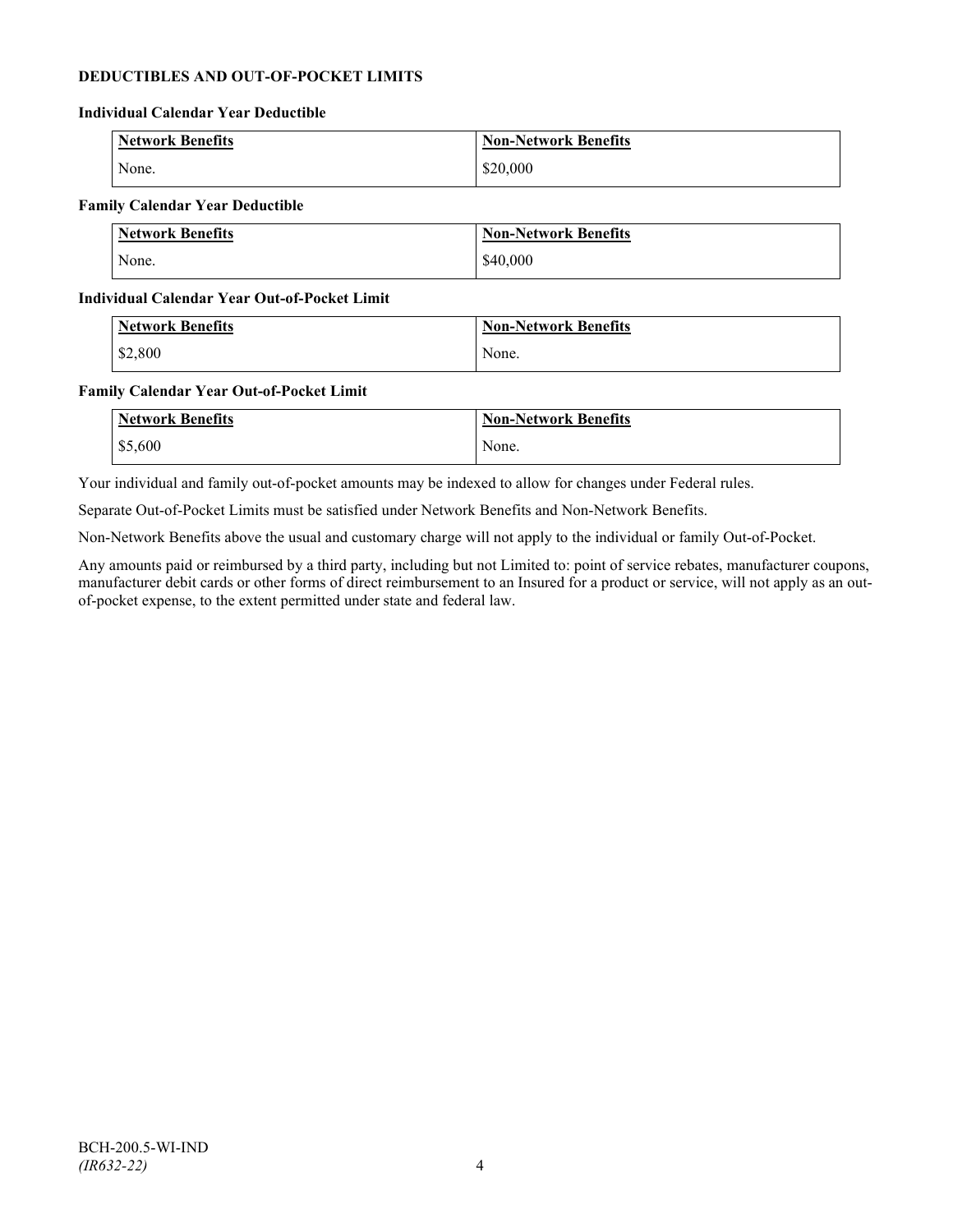# **AMBULANCE AND MEDICAL TRANSPORTATION**

# **Covered Services:**

We cover ambulance and medical transportation for medical emergencies.

We also cover medically necessary, non-emergency transportation if it meets our medical coverage criteria.

Covered services are based on established medical policies, which are subject to periodic review and modification by the medical directors. These medical policies (medical coverage criteria) and applicable prior authorization requirements are available by calling Member Services, or logging on to your "*my*HealthPartners" account a[t healthpartners.com.](http://www.healthpartners.com/)

| <b>Network Benefits</b>                                                    | <b>Non-Network Benefits</b> |
|----------------------------------------------------------------------------|-----------------------------|
| 100% of the charges incurred, subject to a<br>copayment of \$250 per trip. | See Network Benefits.       |

# **Not Covered:**

See "Services Not Covered" in your Policy.

# **AUTISM SERVICES**

### **Covered Services:**

We cover prior authorized evidence-based intensive-level and non-intensive-level treatment of autism spectrum disorders (autism disorder, Asperger's syndrome or pervasive development disorder not otherwise specified).

Covered services are based on established medical policies, which are subject to periodic review and modification by the medical directors. These medical policies (medical coverage criteria) are available by calling Member Services, or logging on to your "*my*HealthPartners" account at [healthpartners.com.](http://www.healthpartners.com/)

Your network provider will coordinate the prior authorization process for any autism treatment services. You may call Member Services at 952-883-5900 or toll-free at 888-360-0622 if you have any questions or concerns regarding the authorization process.

Please call Member Services at 952-883-5900 or toll-free at 888-360-0622 to request authorization for autism treatment services from a Non-Network provider.

**Intensive-level services for children diagnosed with autism spectrum disorders.** Intensive-level services must begin on or after 2 years of age and end before 9 years of age. Intensive-level services, on average, are services provided for more than 20 hours of treatment per week. (The average number of hours a week is calculated over a 6-month period.)

| <b>Network Benefits</b>                                                                                               | <b>Non-Network Benefits</b>                                              |
|-----------------------------------------------------------------------------------------------------------------------|--------------------------------------------------------------------------|
| 100% of the charges incurred, subject to a<br>copayment of \$5 per visit.<br>Limited to 240 visits per calendar year. | 50% of the charges incurred.<br>Limited to 240 visits per calendar year. |

The maximum number of visits is combined for Network Benefits and Non-Network Benefits. Visit limits are based on minimum coverage amount available at the time of publication. Additional visits may be available if required due to revised minimum coverage amounts issued by the Office of the Commissioner of Insurance. See our medical coverage criteria for current visit limits.

# **Intensive-Level Services Lifetime Maximum Benefit**

| <b>Network Benefits</b>                               | <b>Non-Network Benefits</b>                           |
|-------------------------------------------------------|-------------------------------------------------------|
| 4 years of cumulative services under this plan or any | 4 years of cumulative services under this plan or any |
| other plan.                                           | other plan.                                           |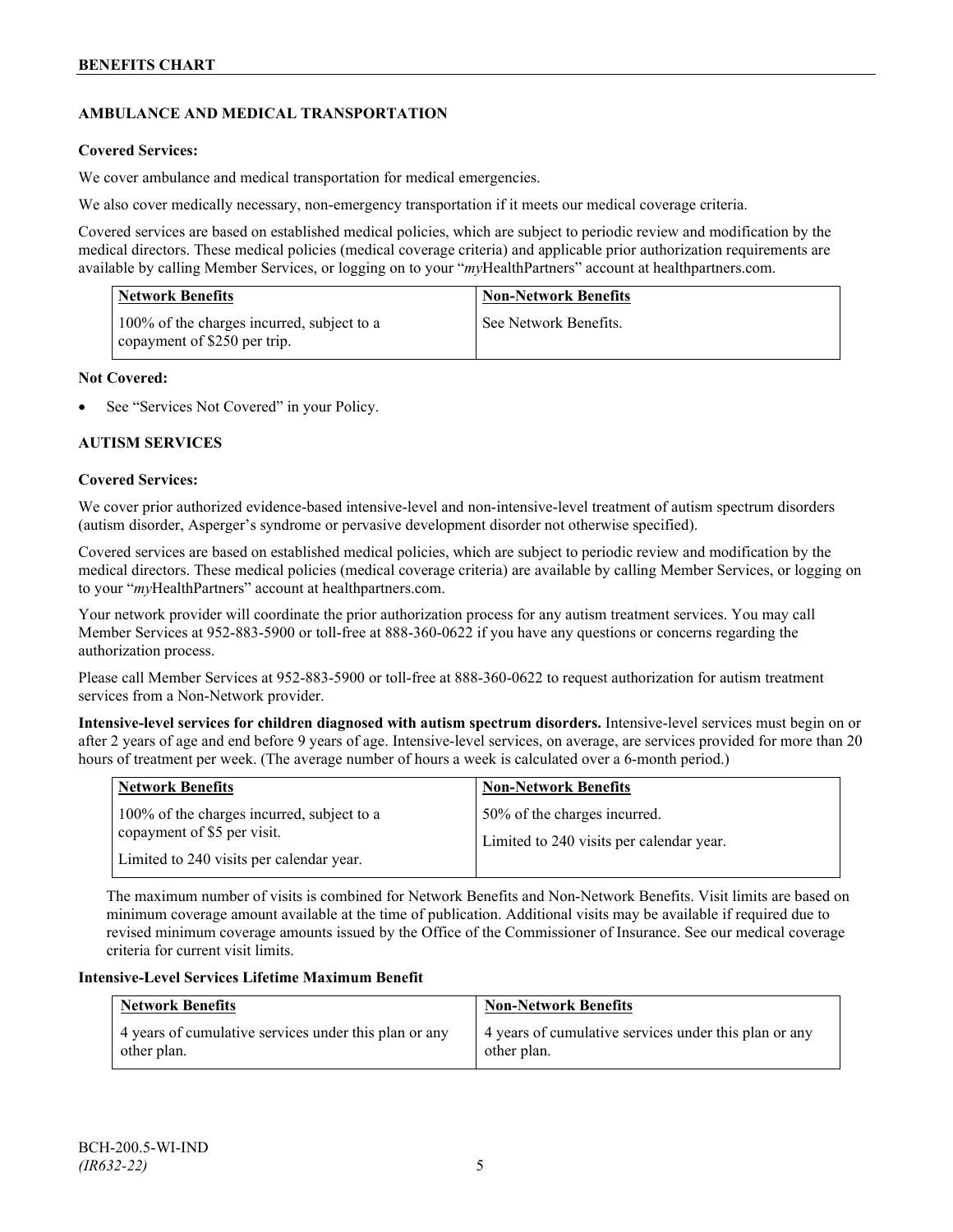# **Non-intensive-level services for Insureds diagnosed with autism spectrum disorders**

| <b>Network Benefits</b>                                                                                               | <b>Non-Network Benefits</b>                                              |
|-----------------------------------------------------------------------------------------------------------------------|--------------------------------------------------------------------------|
| 100% of the charges incurred, subject to a<br>copayment of \$5 per visit.<br>Limited to 120 visits per calendar year. | 50% of the charges incurred.<br>Limited to 120 visits per calendar year. |

The maximum number of visits is combined for Network Benefits and Non-Network Benefits. Visit limits are based on minimum coverage amount available at the time of publication. Additional visits may be available if required due to revised minimum coverage amounts issued by the Office of the Commissioner of Insurance. See our medical coverage criteria for current visit limits.

# **Not Covered:**

See "Services Not Covered" in your Policy.

# **BEHAVIORAL HEALTH SERVICES**

# **Covered Services:**

Covered services are based on established medical policies, which are subject to periodic review and modification by the medical directors. These medical policies (medical coverage criteria) are available by calling Member Services, or logging on to your "*my*HealthPartners" account at [healthpartners.com.](http://www.healthpartners.com/)

**Transitional treatment services.** These are services for the treatment of nervous or mental disorders, and substance use disorders which are provided to an Insured in a less restrictive manner than are inpatient hospital services but in a more intensive manner than are outpatient services. Transitional treatment services are services offered by a provider, and certified by the Wisconsin Department of Health Services for each of the following (except the last bulleted item):

- Mental health services for covered adults in a day treatment program.
- Mental health services for covered children in a day hospital treatment program.
- Services for persons with chronic mental illness provided through a community support program.
- Residential treatment programs for dependent covered persons with substance use disorder.
- Substance use disorder services in a day treatment program.
- Services for persons who are experiencing a mental health crisis or who are in a situation likely to turn into a mental health crisis if support is not provided.
- Intensive outpatient programs for the treatment of psychoactive substance use disorders provided in accordance with the patient placement criteria of the American Society of Addiction Medicine.

# **Mental health services**

We cover services for mental health diagnoses as described in the Diagnostic and Statistical Manual of Mental Disorders – Fifth Edition (DSM 5) (most recent edition).

We provide coverage for mental health treatment ordered by a Wisconsin court under a valid court order that is issued on the basis of a behavioral care evaluation performed by a licensed psychiatrist or doctoral level licensed psychologist, which includes a diagnosis and an individual treatment plan for care in the most appropriate, least restrictive environment. We must be given a copy of the court order and the behavioral care evaluation, and the service must be a covered benefit under your Policy, and the service must be provided by a network provider, or other provider as required by law.

**Outpatient services:** We cover medically necessary outpatient professional mental health services for evaluation, crisis intervention, and treatment of mental health disorders.

A comprehensive diagnostic assessment will be used as the basis for a determination by a mental health professional, concerning the appropriate treatment and the extent of services required.

Outpatient services we cover for a diagnosed mental health condition include the following:

- Individual, group, family and multi-family therapy;
- Medication management provided by a physician, certified nurse practitioner, or physician's assistant;
- Psychological testing services for the purposes of determining the differential diagnoses and treatment planning for patients currently receiving behavioral health services;

BCH-200.5-WI-IND *(IR632-22)* 6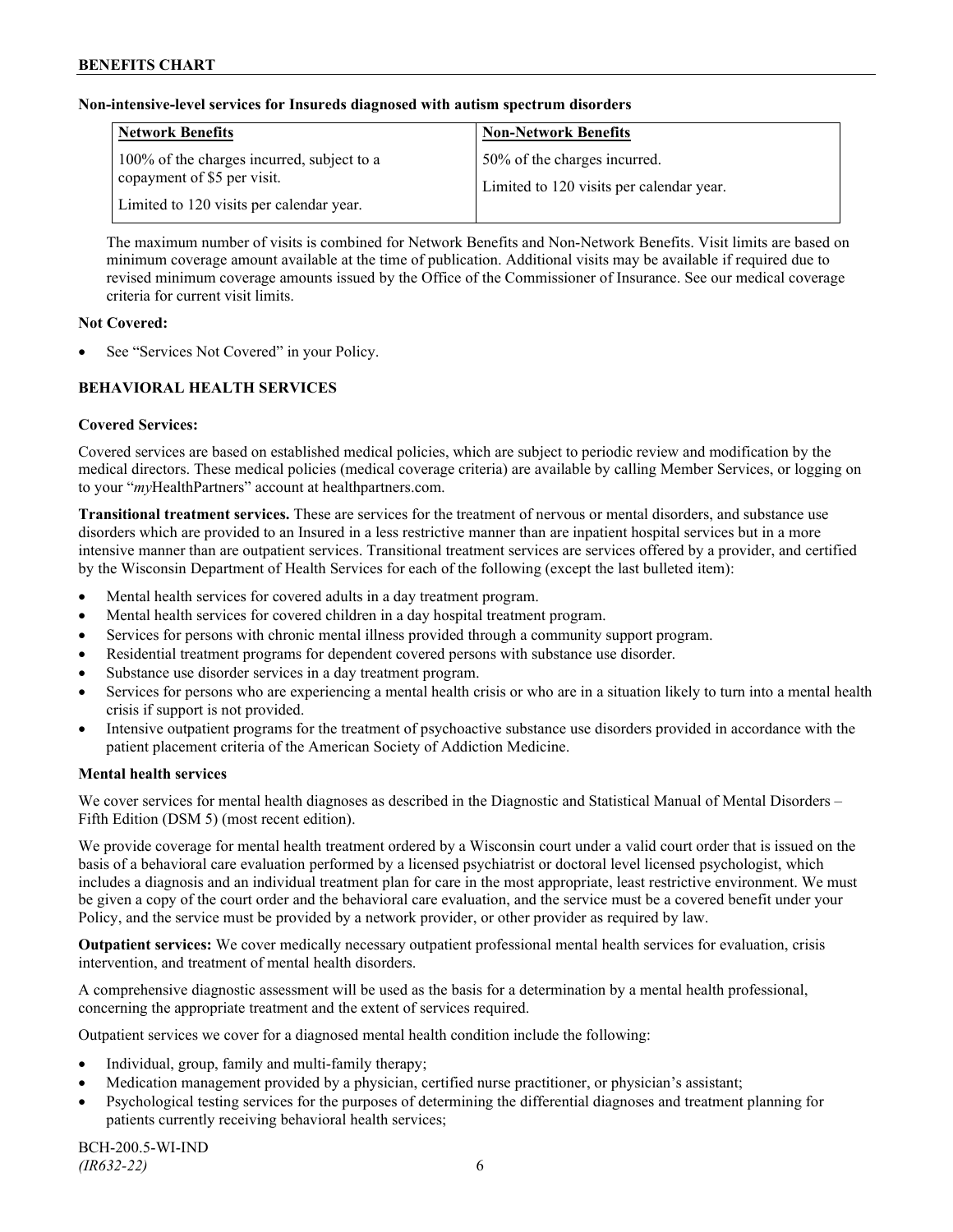- Partial hospitalization services in a licensed hospital or community mental health center;
- Psychotherapy and nursing services provided in the home if authorized by us; and
- Treatment for gender dysphoria.

| <b>Network Benefits</b>                                                                                                               | <b>Non-Network Benefits</b>  |
|---------------------------------------------------------------------------------------------------------------------------------------|------------------------------|
| 100% of the charges incurred, subject to a<br>copayment of \$5 per visit.                                                             | 50% of the charges incurred. |
| For family therapy, only one copayment will be<br>charged, regardless of the number of Insureds primarily<br>involved in the therapy. |                              |

# **Group therapy**

| <b>Network Benefits</b>                                                   | <b>Non-Network Benefits</b>  |
|---------------------------------------------------------------------------|------------------------------|
| 100% of the charges incurred, subject to a<br>copayment of \$5 per visit. | 50% of the charges incurred. |

# **Inpatient services, including mental health residential treatment services:** We cover the following:

- Medically necessary inpatient services in a hospital or licensed residential treatment facility and professional services for treatment of mental health disorders. Medical stabilization is covered under inpatient hospital services in the "Hospital and Skilled Nursing Facility Services" section.
- Medically necessary mental health residential treatment service. This care must be authorized by us and provided by a hospital or residential behavioral health treatment facility licensed by the local state or Department of Health and Human Services. Services not covered under this benefit include halfway houses, group homes, extended care facilities, shelter services, correctional services, detention services, group residential services, foster care services and wilderness programs.

| Network Benefits                                                                                                                                                                  | <b>Non-Network Benefits</b>  |
|-----------------------------------------------------------------------------------------------------------------------------------------------------------------------------------|------------------------------|
| 100% of the charges incurred, subject to a copayment<br>of \$500 per day for the first three days of admission.<br>Then services will be paid at 100% of the charges<br>incurred. | 50% of the charges incurred. |

**Transitional treatment services:** We cover transitional treatment services described above for treatment of mental and nervous disorders**.**

| <b>Network Benefits</b>                                                   | <b>Non-Network Benefits</b>  |
|---------------------------------------------------------------------------|------------------------------|
| 100% of the charges incurred, subject to a<br>copayment of \$5 per visit. | 50% of the charges incurred. |

# **Substance use disorder (SUD) treatment services**

We cover medically necessary services for assessments by a licensed alcohol and drug counselor and treatment of substance use disorders as defined in the latest edition of the DSM 5.

**Outpatient services:** We cover medically necessary outpatient professional services for diagnosis and treatment of substance use disorders. Substance use disorder treatment services must be provided by a program licensed by the local Department of Health Services.

Outpatient services we cover for a diagnosed substance use disorder include the following:

- Individual, group, family, and multi-family therapy provided in an office setting; and
- Opiate replacement therapy including methadone and buprenorphine treatment.

| <b>Network Benefits</b>                                                   | <b>Non-Network Benefits</b>  |
|---------------------------------------------------------------------------|------------------------------|
| 100% of the charges incurred, subject to a<br>copayment of \$5 per visit. | 50% of the charges incurred. |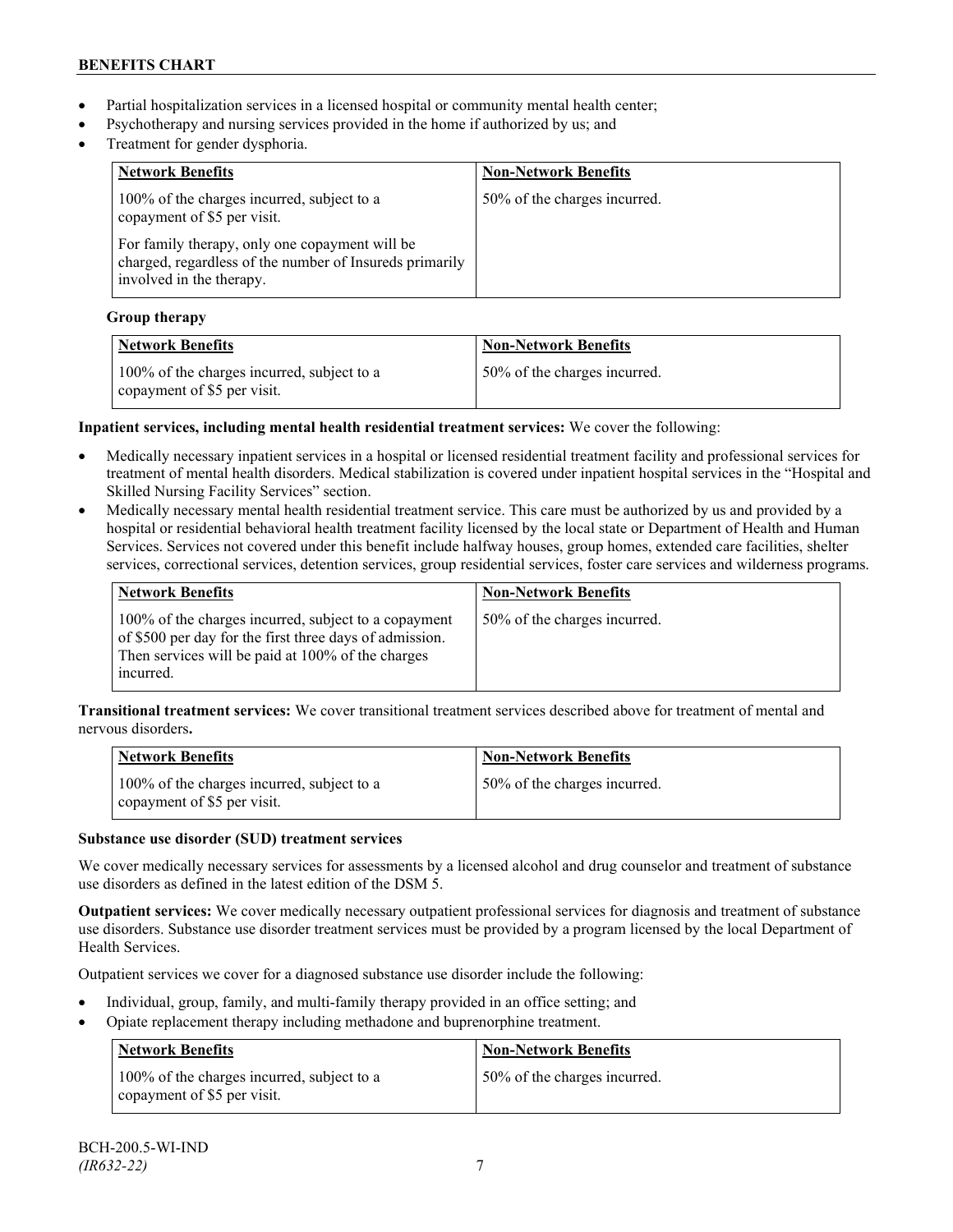**Inpatient services:** We cover the following:

- Medically necessary inpatient services in a hospital or a licensed residential primary treatment center.
- Services provided in a hospital that is licensed by the local state and accredited by Medicare; and
- Detoxification services in a hospital or community detoxification facility if it is licensed by the local Department of Health Services.

| Network Benefits                                                                                                                                                                                             | <b>Non-Network Benefits</b> |
|--------------------------------------------------------------------------------------------------------------------------------------------------------------------------------------------------------------|-----------------------------|
| 100% of the charges incurred, subject to a copayment of 150% of the charges incurred.<br>\$500 per day for the first three days of admission. Then<br>services will be paid at 100% of the charges incurred. |                             |

**Transitional treatment services:** We cover transitional treatment services described above for treatment of substance use disorder.

| <b>Network Benefits</b>                                                   | <b>Non-Network Benefits</b>  |
|---------------------------------------------------------------------------|------------------------------|
| 100% of the charges incurred, subject to a<br>copayment of \$5 per visit. | 50% of the charges incurred. |

**Out of area services for Wisconsin students:** If a dependent child is a student located in a school in Wisconsin, but outside of our service area, we cover mental health and substance use disorder services as required under Wisconsin Statute 609.655.

- The student may have a clinical assessment from a local, non-network mental health or substance use disorder treatment provider at the network benefit level when prior authorized by us.
- If outpatient services are recommended in the clinical assessment, five outpatient visits from a non-network provider will be covered at the network benefit level.
- Our Medical Director will determine the need for continuing treatment by the non-network provider; additional visits may be approved.
- Coverage for the outpatient services will not be provided if the recommended treatment would keep the student from attending school on a regular basis or if the student is no longer attending the school full-time.

This benefit is subject to the limitations shown in this "Behavioral Health Services" section.

| <b>Network Benefits</b>                                                   | <b>Non-Network Benefits</b>  |
|---------------------------------------------------------------------------|------------------------------|
| 100% of the charges incurred, subject to a<br>copayment of \$5 per visit. | 50% of the charges incurred. |

A dependent child enrolled in a school outside of Wisconsin in not eligible for the benefit.

# **Not Covered:**

See "Services Not Covered" in your Policy.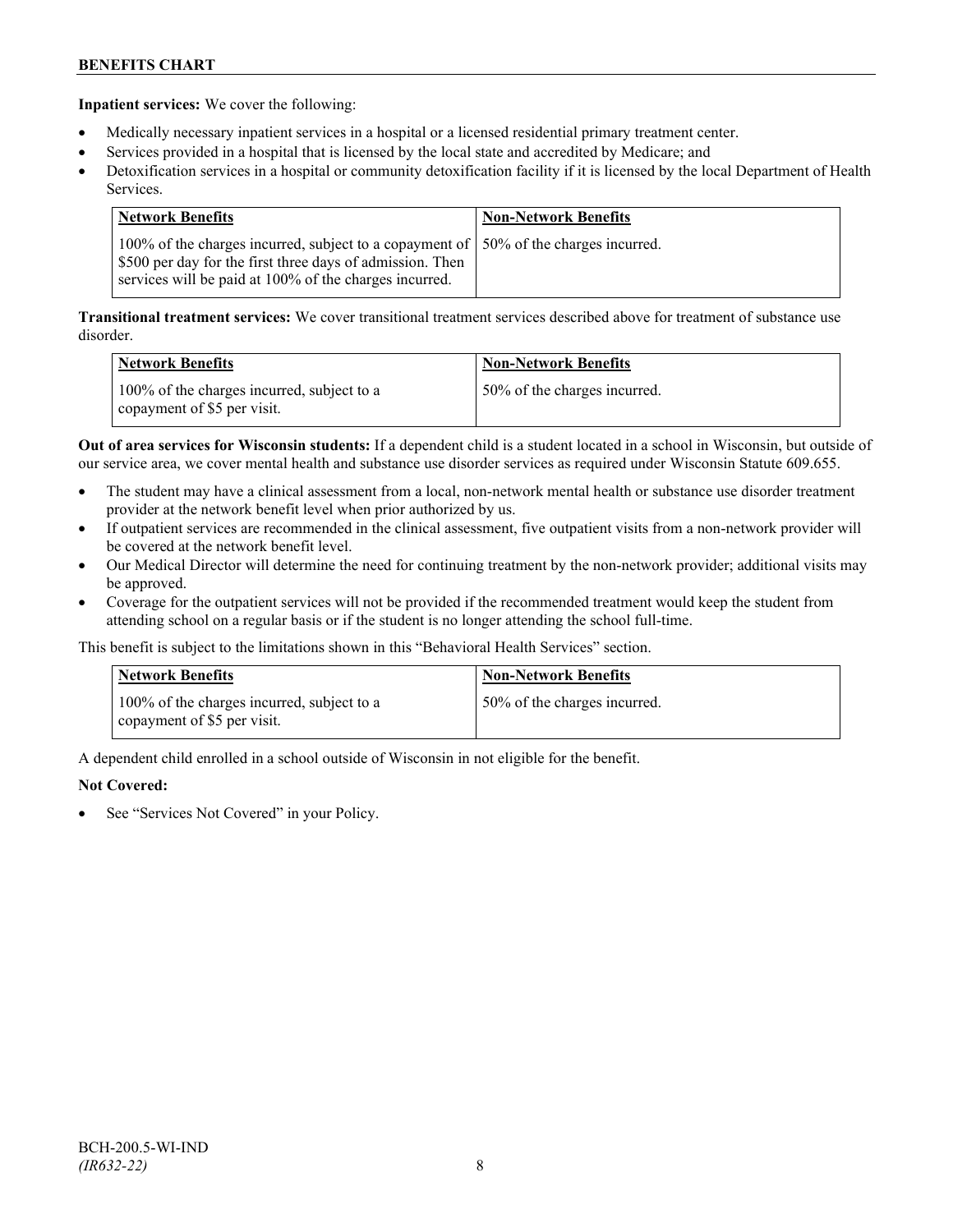# **CHIROPRACTIC SERVICES**

# **Covered Services:**

We cover chiropractic services for rehabilitative care. Chiropractic services are adjustments to any abnormal articulations of the human body, especially those of the spinal column, for the purpose of giving freedom of action to impinged nerves that may cause pain or deranged function.

Massage therapy which is performed in conjunction with other treatment/modalities by a chiropractor, is part of a prescribed treatment plan and is not billed separately is covered.

| Network Benefits                                                           | <b>Non-Network Benefits</b>  |
|----------------------------------------------------------------------------|------------------------------|
| 100% of the charges incurred, subject to a<br>copayment of \$20 per visit. | 50% of the charges incurred. |

# **Not Covered:**

- Massage therapy for the purpose of comfort or convenience of the Insured.
- See "Services Not Covered" in your Policy.

# **CLINICAL TRIALS**

### **Covered Services:**

We cover certain routine services if you participate in a Phase I, Phase II, Phase III or Phase IV approved clinical trial that is conducted in relation to the prevention, detection, or treatment of cancer or other life-threatening disease or condition as defined in the Affordable Care Act. Approved clinical trials include (1) federally funded trials when the study or investigation is approved or funded by any of the federal agencies defined in the Public Health Services Act, section 2709 (d) (1) (A); (2) the study or investigation is conducted under an investigational new drug application reviewed by the Food and Drug Administration; and (3) the study or investigation is a drug trial that is exempt from having such an investigational new drug application. We cover routine patient costs for services that would be eligible under the Policy and this Benefits Chart if the service were provided outside of a clinical trial.

| <b>Network Benefits</b>                               | <b>Non-Network Benefits</b>                           |
|-------------------------------------------------------|-------------------------------------------------------|
| Coverage level is same as corresponding Network       | Coverage level is same as corresponding Non-Network   |
| Benefits, depending on type of service provided, such | Benefits, depending on type of service provided, such |
| as Office Visits for Illness or Injury, Inpatient or  | as Office Visits for Illness or Injury, Inpatient or  |
| Outpatient Hospital Services.                         | Outpatient Hospital Services.                         |

# **Not Covered:**

- The investigative or experimental item, device or service itself.
- Items or services that are provided solely to satisfy data collection and analysis needs and that are not used in the direct clinical management of the patient.
- A service that is clearly inconsistent with widely accepted and established standards of care for a particular diagnosis.
- See "Services Not Covered" in your Policy.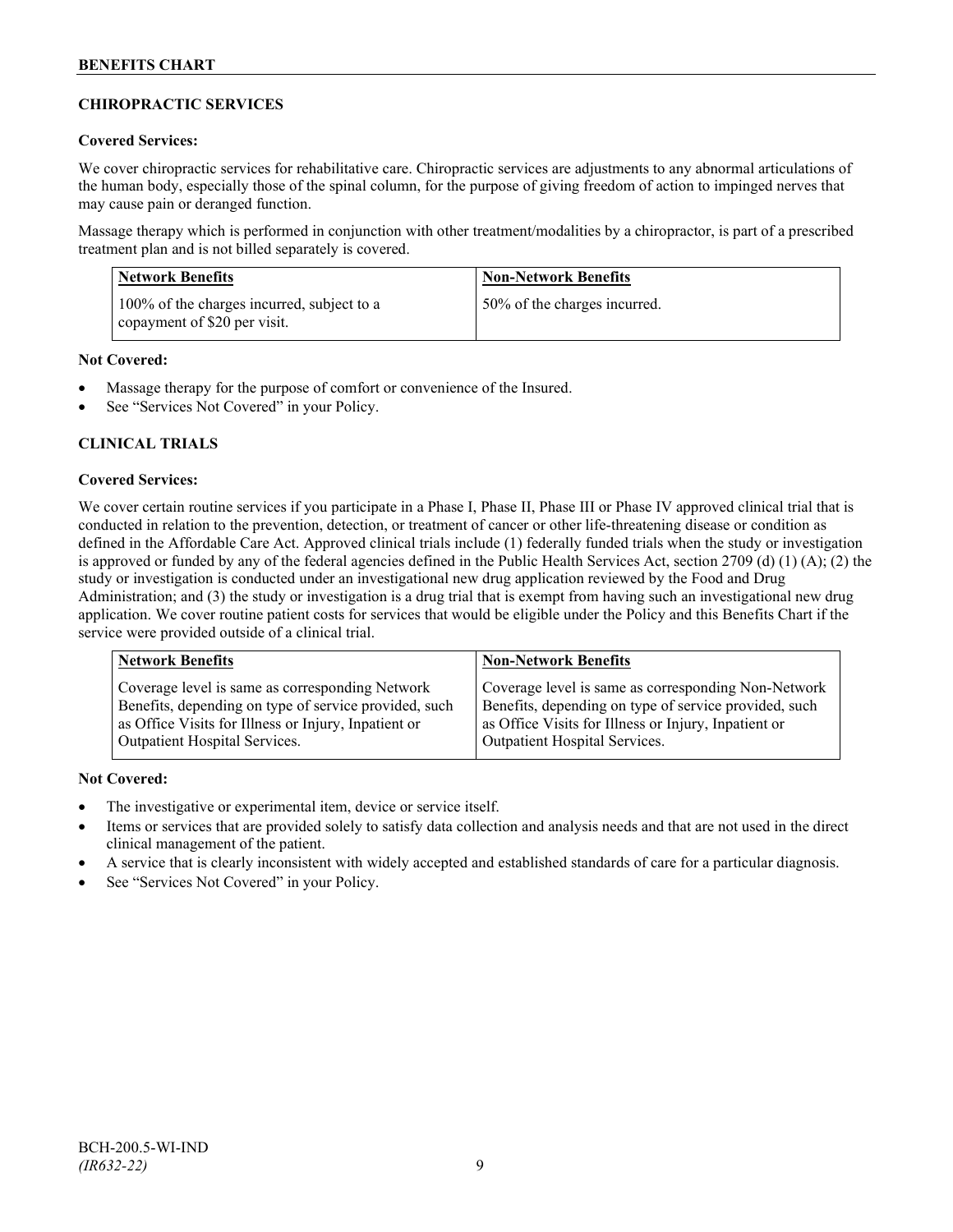# **DENTAL SERVICES**

# **Covered Services:**

We cover services as described below.

**Accidental dental services:** We cover services dentally necessary to treat and restore damage done to sound, natural, unrestored teeth as a result of an accidental injury. Coverage is for damage caused by external trauma to face and mouth only, not for cracked or broken teeth, which result from biting or chewing. We cover restorations, root canals, crowns and replacement of teeth lost that are directly related to the accident in which the Insured was involved. We cover initial exams, xrays and palliative treatment including extractions, and other oral surgical procedures directly related to the accident. Subsequent treatment must be initiated within the specified time-frame and must be directly related to the accident. We do not cover restoration and replacement of teeth that are not "sound and natural" at the time of the accident.

Subsequent treatment must be initiated within the specified time-frame and must be directly related to the accident. We do not cover restoration and replacement of teeth that are not "sound and natural" at the time of the accident.

Full mouth rehabilitation to correct occlusion (bite) and malocclusion (misaligned teeth not due to the accident) are not covered.

When an implant-supported dental prosthetic treatment is pursued, benefits are Limited to the amount that would be paid toward the placement of a removable dental prosthetic appliance that could be used in the absence of implant treatment.

| <b>Network Benefits</b>       | <b>Non-Network Benefits</b> |
|-------------------------------|-----------------------------|
| 160% of the charges incurred. | No coverage.                |

For all accidental dental services, treatment and/or restoration must be initiated within six months of the date of the injury. Coverage is Limited to the initial course of treatment and/or initial restoration. Services must be provided within twentyfour months of the date of injury to be covered.

### **Medical referral dental services**

**Medically necessary outpatient dental services:** We cover medically necessary outpatient dental services. Coverage is Limited to dental services required for treatment of an underlying medical condition, e.g., removal of teeth to complete radiation treatment for cancer of the jaw, cysts and lesions.

| Network Benefits                                                           | <b>Non-Network Benefits</b>  |
|----------------------------------------------------------------------------|------------------------------|
| 100% of the charges incurred, subject to a<br>copayment of \$20 per visit. | 50% of the charges incurred. |

**Medically necessary hospitalization and anesthesia for dental care:** We cover medically necessary hospitalization and anesthesia for dental care. This is Limited to charges incurred by an Insured who: (1) is a child under age 5; (2) is severely disabled; (3) has a medical condition, and requires hospitalization or general anesthesia for dental care treatment; or (4) is a child between ages 5 and 12 and care in dental offices has been attempted unsuccessfully and usual methods of behavior modification have not been successful, or when extensive amounts of restorative care, exceeding 4 appointments, are required.

Coverage is Limited to facility and anesthesia charges. Oral surgeon/dentist professional fees are not covered. The following are examples, though not all-inclusive, of medical conditions which may require hospitalization for dental services: severe asthma, severe airway obstruction or hemophilia. Hospitalization required due to the behavior of the Insured or due to the extent of the dental procedure is not covered.

| Network Benefits                                                                                                                                                                                              | <b>Non-Network Benefits</b> |
|---------------------------------------------------------------------------------------------------------------------------------------------------------------------------------------------------------------|-----------------------------|
| 100% of the charges incurred, subject to a copayment of   50% of the charges incurred.<br>\$500 per day for the first three days of admission. Then<br>services will be paid at 100% of the charges incurred. |                             |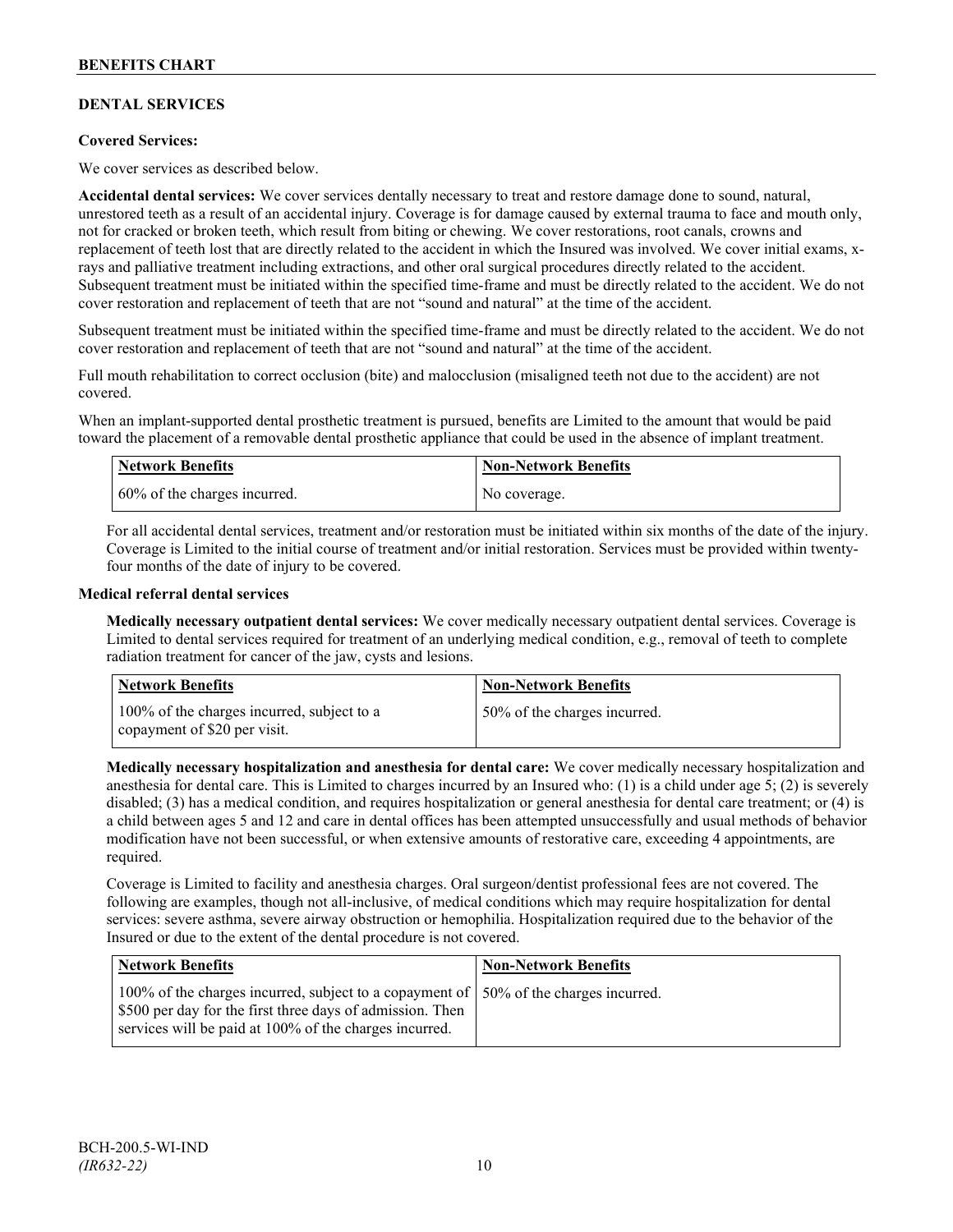**Medical complications of dental care:** We cover medical complications of dental care. Treatment must be medically necessary care and related to medical complications of non-covered dental care, including complications of the head, neck, or substructures.

| Network Benefits                                                           | <b>Non-Network Benefits</b>  |
|----------------------------------------------------------------------------|------------------------------|
| 100% of the charges incurred, subject to a<br>copayment of \$20 per visit. | 50% of the charges incurred. |

**Oral surgery:** We cover oral surgery. Coverage is Limited to treatment of medical conditions requiring oral surgery, such as treatment of oral neoplasm, non-dental cysts, fracture of the jaw, trauma of the mouth and jaw, and any other oral surgery procedures provided as medically necessary dental services.

| Network Benefits                                                           | <b>Non-Network Benefits</b>   |
|----------------------------------------------------------------------------|-------------------------------|
| 100% of the charges incurred, subject to a<br>copayment of \$20 per visit. | 150% of the charges incurred. |

**Treatment of cleft lip and cleft palate:** We cover treatment of cleft lip and cleft palate of a dependent child, including orthodontic treatment and oral surgery directly related to the cleft. Dental services which are not required for the treatment of cleft lip or cleft palate are not covered. If a dependent child covered under your Policy is also covered under a dental plan which includes orthodontic services, that dental plan shall be considered primary for the necessary orthodontic services. Oral appliances are subject to the same copayment, conditions and limitations as durable medical equipment.

| <b>Network Benefits</b>                               | <b>Non-Network Benefits</b>                           |
|-------------------------------------------------------|-------------------------------------------------------|
| Coverage level is same as corresponding Network       | Coverage level is same as corresponding Non-Network   |
| Benefits, depending on type of service provided, such | Benefits, depending on type of service provided, such |
| as Office Visits for Illness or Injury, Inpatient or  | as Office Visits for Illness or Injury, Inpatient or  |
| Outpatient Hospital Services.                         | Outpatient Hospital Services.                         |

**Treatment of temporomandibular disorder (TMD) and craniomandibular disorder (CMD):** We cover diagnostic procedures, surgical treatment and non-surgical treatment (including intraoral splint therapy devices) for temporomandibular disorder (TMD) and craniomandibular disorder (CMD), which is medically necessary care. Dental services which are not required to directly treat TMD or CMD are not covered.

| <b>Network Benefits</b>                                                    | <b>Non-Network Benefits</b>  |
|----------------------------------------------------------------------------|------------------------------|
| 100% of the charges incurred, subject to a<br>copayment of \$20 per visit. | 50% of the charges incurred. |

**Not Covered:**

- Dental treatment, procedures or services not listed in this Benefits Chart.
- Accident-related dental services if treatment is: (1) provided to teeth which are not sound and natural; (2) to teeth which have been restored; (3) initiated beyond six months from the date of the injury; (4) received beyond the initial treatment or restoration; or (5) received beyond twenty-four months from the date of injury.
- Accident-related dental services by a Non-Network provider.
- Oral surgery to remove wisdom teeth.
- Orthognathic treatment or procedures and all related services.
- See "Services Not Covered" in your Policy.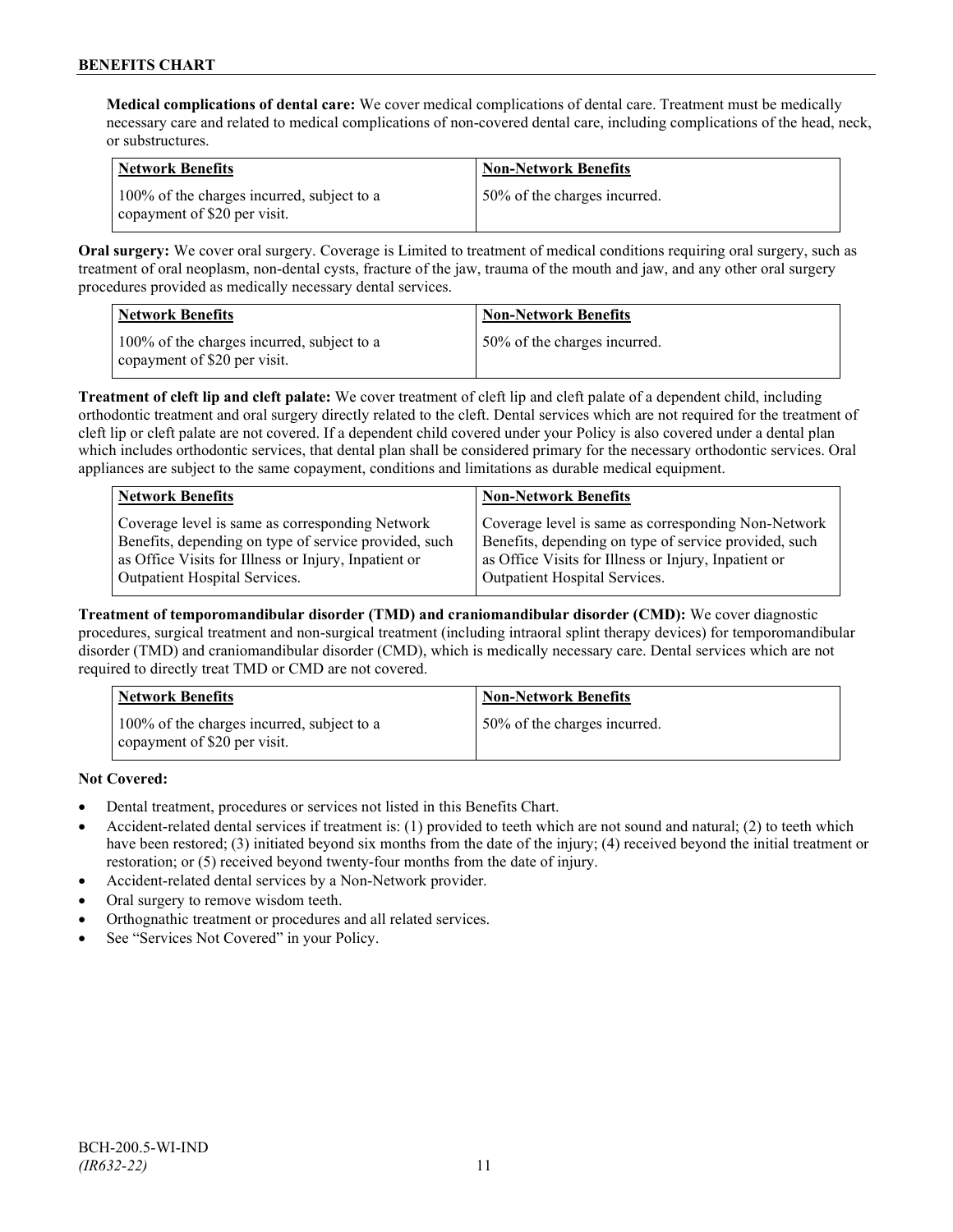# **DIABETIC EQUIPMENT AND SUPPLIES**

### **Covered Services:**

We cover physician prescribed medically appropriate and necessary drugs and supplies used in the management and treatment of diabetes for members with gestational, Type I or Type II diabetes including durable diabetic equipment and disposable supplies, as described below.

Certain items are only covered if your condition meets our coverage criteria and obtained through an authorized vendor. For more information on what we cover and any prior authorization requirements, call Member Services or log on to your "*my*HealthPartners" account at [healthpartners.com.](http://www.healthpartners.com/)

Insulin and medications for diabetes are covered as outpatient drugs under the "Prescription Drug Services" section.

**Pumps and pump supplies.** These include diabetic insulin pumps, diabetic infusion pumps and infusion pump supplies such as infusion sets, tubing, connectors and syringe reservoirs.

| <b>Network Benefits</b>      | <b>Non-Network Benefits</b>  |
|------------------------------|------------------------------|
| 60% of the charges incurred. | 50% of the charges incurred. |

# **All other durable equipment and diabetic supplies**

Durable Diabetic Equipment and Supplies. These include continuous glucose monitoring system (CGMS), transmitter, sensors and receivers, diabetic blood glucose monitors and control/calibrating solutions (for checking accuracy or testing equipment and test strips).

Disposable Diabetic Supplies. These are one-time use supplies, including syringes, lancets, lancet devices, blood and urine ketone test strips, and needles.

Certain diabetic supplies and equipment must be purchased at a pharmacy.

| <b>Network Benefits</b>         | <b>Non-Network Benefits</b>  |
|---------------------------------|------------------------------|
| $60\%$ of the charges incurred. | 50% of the charges incurred. |

# **Limitations:**

- No more than a 90-day supply of diabetic supplies are covered and dispensed at a time.
- We require that certain diabetic supplies and equipment be purchased at a pharmacy.
- Diabetic supplies and equipment are limited to certain models and brands.
- Durable medical equipment and supplies must be obtained from or repaired by approved vendors.
- Covered services and supplies are based on established medical policies, which are subject to periodic review and modification by the medical or dental directors. Our medical policy for diabetic supplies includes information on our required models and brands. These medical policies (medical coverage criteria) are available by calling Member Services, or logging on to your "*my*HealthPartners" account at healthpartners.com.

#### **Not Covered:**

- Replacement or repair of any covered items, if the items are (i) damaged or destroyed by misuse, abuse or carelessness, (ii) lost; or (iii) stolen.
- Duplicate or similar items.
- Labor and related charges for repair of any covered items which are more than the cost of replacement by an approved vendor.
- Batteries for monitors and equipment.
- Sales tax, mailing, delivery charges, service call charges.
- See "Services Not Covered" in your Policy.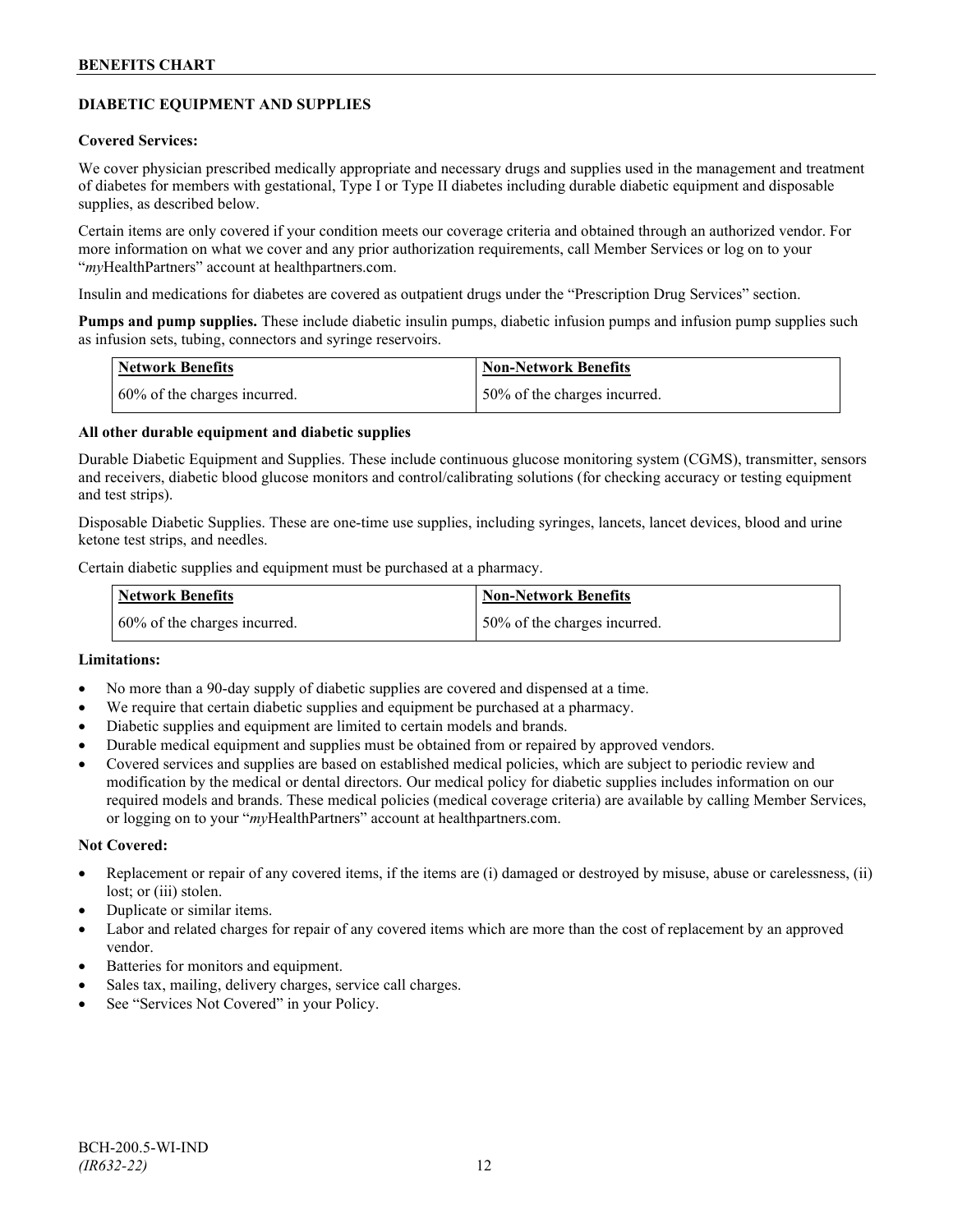# **DIAGNOSTIC IMAGING SERVICES**

# **Covered Services:**

We cover diagnostic imaging, when ordered by a provider and provided in a clinic or outpatient hospital facility.

We cover services provided in a clinic or outpatient hospital facility. To see the benefit level for inpatient hospital or skilled nursing facility services, see benefits under Inpatient Hospital and Skilled Nursing Facility Services.

### **Outpatient magnetic resonance imaging (MRI) and computed tomography (CT)**

| Network Benefits             | <b>Non-Network Benefits</b>  |
|------------------------------|------------------------------|
| 60% of the charges incurred. | 50% of the charges incurred. |

### **All other outpatient diagnostic imaging services**

#### **Services for illness or injury**

| <b>Network Benefits</b>                                                    | <b>Non-Network Benefits</b>  |
|----------------------------------------------------------------------------|------------------------------|
| 100% of the charges incurred, subject to a<br>copayment of \$40 per visit. | 50% of the charges incurred. |

### **Preventive services (MRI/CT procedures are not considered preventive)**

Diagnostic imaging services associated with preventive services are covered at the benefit level shown in the "Preventive Services" section of this Benefits Chart.

#### **Not Covered:**

See "Services Not Covered" in your Policy.

# **DURABLE MEDICAL EQUIPMENT, PROSTHETICS, ORTHOTICS AND SUPPLIES**

#### **Covered Services:**

We cover equipment and services, as described below.

We cover durable medical equipment and services, prosthetics, orthotics, and supplies, subject to the limitations below, including certain disposable supplies, and enteral feedings.

We cover external hearing aids, cochlear implants, and related treatment prescribed by a physician or by a licensed audiologist for Insureds under 18 years of age who have hearing loss.

We also cover basic hearing aids for Insureds age 18 or older for the correction of a hearing impairment.

Osseointegrated or bone-anchored hearing aids are only covered for Insureds who have hearing loss that is not correctable by any other procedure.

Hearing aids are Limited to one basic, standard hearing aid for each ear every three years.

A basic hearing aid is defined as a hearing device that consists of a microphone, amplifier, volume control, battery and receiver. It does not include upgrades above and beyond the functionality of a basic hearing aid, including, but not Limited to, hearing improvements for group settings, background noise, Bluetooth/remote control functionality, or extended warranties. Charges for upgrades above the cost of a basic, standard hearing aid are not covered.

Diabetic equipment and supplies are covered under the "Diabetic Equipment and Supplies" section.

| <b>Network Benefits</b>      | <b>Non-Network Benefits</b>  |
|------------------------------|------------------------------|
| 60% of the charges incurred. | 50% of the charges incurred. |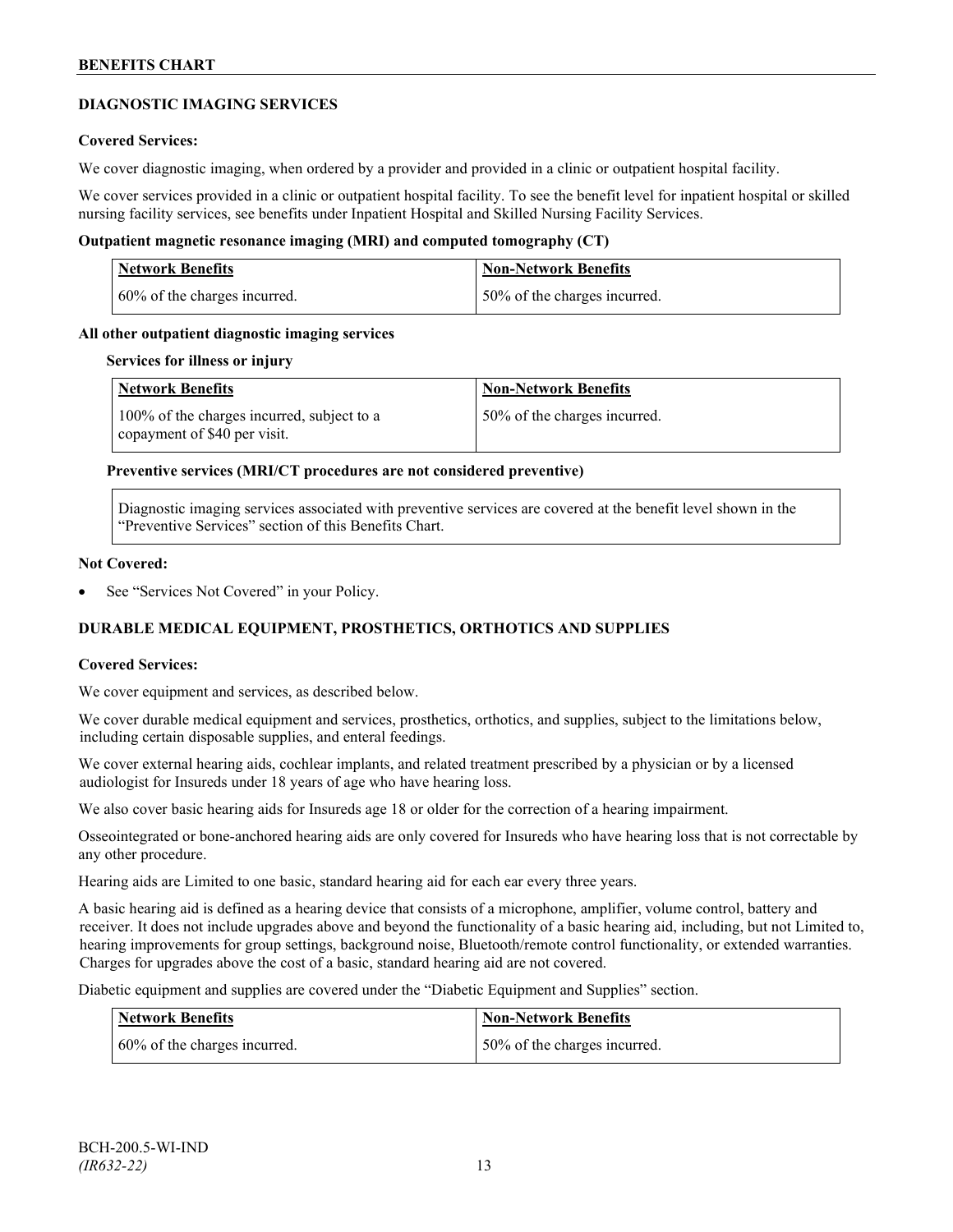# **Special dietary treatment for phenylketonuria (PKU) if it meets our medical coverage criteria**

| <b>Network Benefits</b>      | Non-Network Benefits         |
|------------------------------|------------------------------|
| 60% of the charges incurred. | 50% of the charges incurred. |

# **Oral amino acid based elemental formula if it meets our medical coverage criteria**

| <b>Network Benefits</b>      | <b>Non-Network Benefits</b>  |
|------------------------------|------------------------------|
| 60% of the charges incurred. | 50% of the charges incurred. |

# **Limitations:**

Coverage of durable medical equipment is Limited by the following.

- Payment will not exceed the cost of an alternate piece of equipment or service that is effective and medically necessary.
- For prosthetic benefits, other than oral appliances for cleft lip and cleft palate, payment will not exceed the cost of an alternate piece of equipment or service that is effective, medically necessary and enables Insureds to conduct standard activities of daily living.
- We reserve the right to determine if an item will be approved for rental vs. purchase.
- We require that certain diabetic supplies and equipment be purchased at a pharmacy.
- Covered services and supplies are based on established medical policies which are subject to periodic review and modification by the medical directors. Our medical policy for diabetic supplies includes information on our required models and brands. These medical policies (medical coverage criteria) are available by calling Member Services, or logging on to your "*my*HealthPartners" account at [healthpartners.com.](http://www.healthpartners.com/)

# **Not Covered:**

Items which are not eligible for coverage include, but are not Limited to:

- Replacement or repair of any covered items, if the items are (i) damaged or destroyed by misuse, abuse or carelessness, (ii) lost; or *(iii)* stolen.
- Duplicate or similar items.
- Labor and related charges for repair of any covered items which are more than the cost of replacement by an approved vendor.
- Sales tax, mailing, delivery charges, service call charges.
- Items which are primarily educational in nature or for hygiene, vocation, comfort, convenience or recreation.
- Communication aids or devices: equipment to create, replace or augment communication abilities including, but not Limited to, speech processors, receivers, communication boards, or computer or electronic assisted communication.
- Implantable and osseointegrated or bone-anchored hearing aids and their fitting, except as specifically described in this Benefits Chart. This exclusion does not apply to cochlear implants.
- Eyeglasses, contact lenses and their fitting, measurement and adjustment, except as specifically described in this Benefits Chart.
- Hair prostheses (wigs).
- Household equipment which primarily has customary uses other than medical, such as, but not Limited to, exercise cycles, air purifiers, central or unit air conditioners, water purifiers, non-allergenic pillows, mattresses or waterbeds.
- Household fixtures including, but not Limited to, escalators or elevators, ramps, swimming pools and saunas.
- Modifications to the structure of the home including, but not Limited to, wiring, plumbing or charges for installation of equipment.
- Vehicle, car or van modifications including, but not Limited to, hand brakes, hydraulic lifts and car carrier.
- Rental equipment while owned equipment is being repaired by non-contracted vendors, beyond one month rental of medically necessary equipment.
- Other equipment and supplies, including, but not Limited to assistive devices, that we determine are not eligible for coverage.
- See "Services Not Covered" in your Policy.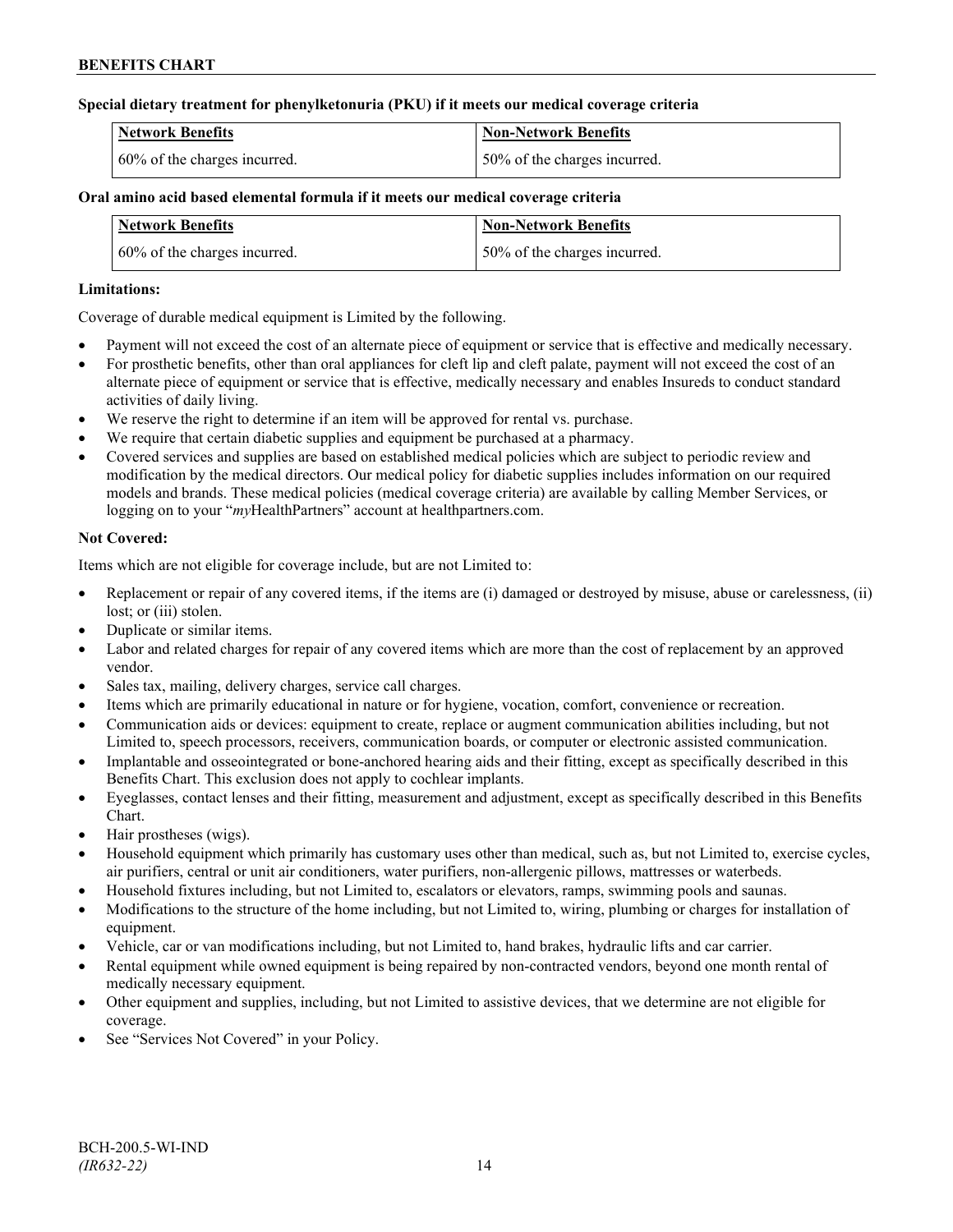# **EMERGENCY AND URGENTLY NEEDED CARE SERVICES**

# **Covered Services:**

We cover services for emergency care and urgently needed care if the services are otherwise eligible for coverage under your Policy.

**Urgently needed care.** These are services to treat an unforeseen illness or injury that:

- are required in order to prevent a serious deterioration in your health, and
- cannot be delayed until the next available clinic or office hours.

| <b>Network Benefits</b>                                                    | <b>Non-Network Benefits</b>  |
|----------------------------------------------------------------------------|------------------------------|
| 100% of the charges incurred, subject to a<br>copayment of \$20 per visit. | 50% of the charges incurred. |

**Emergency care.** These are services to treat:

- the sudden, unexpected onset of illness or injury which, if left untreated or unattended until the next available clinic or office hours, would result in hospitalization, or
- a condition requiring professional health services immediately necessary to preserve life or stabilize health.

Emergency care includes emergency services as defined in Division BB, Title I, Section 102 of the Consolidated Appropriations Act of 2021.

When reviewing claims for coverage of emergency services, our medical director will take into consideration a reasonable layperson's belief that the circumstances required immediate medical care that could not wait until the next working day or next available clinic appointment.

# **Emergency care in a hospital emergency room, including professional services of a physician**

| <b>Network Benefits</b>                                                                   | <b>Non-Network Benefits</b> |
|-------------------------------------------------------------------------------------------|-----------------------------|
| 100% of the charges incurred, subject to a<br>copayment of \$350 per visit.               | See Network Benefits.       |
| Emergency room copayment is waived if admitted for<br>the same condition within 24 hours. |                             |

# **Inpatient emergency care in a hospital**

| <b>Network Benefits</b>                                                                                                                                                                              | <b>Non-Network Benefits</b> |
|------------------------------------------------------------------------------------------------------------------------------------------------------------------------------------------------------|-----------------------------|
| 100% of the charges incurred, subject to a copayment of See Network Benefits.<br>\$500 per day for the first three days of admission. Then<br>services will be paid at 100% of the charges incurred. |                             |

### **Not Covered:**

See "Services Not Covered" in your Policy.

# **GENE THERAPY**

# **Covered Services:**

We cover gene therapy treatment that meets our current medical coverage criteria.

| <b>Network Benefits</b>                                                                                                                                                                          | <b>Non-Network Benefits</b> |
|--------------------------------------------------------------------------------------------------------------------------------------------------------------------------------------------------|-----------------------------|
| Coverage level is same as corresponding Network<br>Benefit, depending on type of service provided, such as<br>Office Visits for Illness or Injury, Inpatient or<br>Outpatient Hospital Services. | No coverage.                |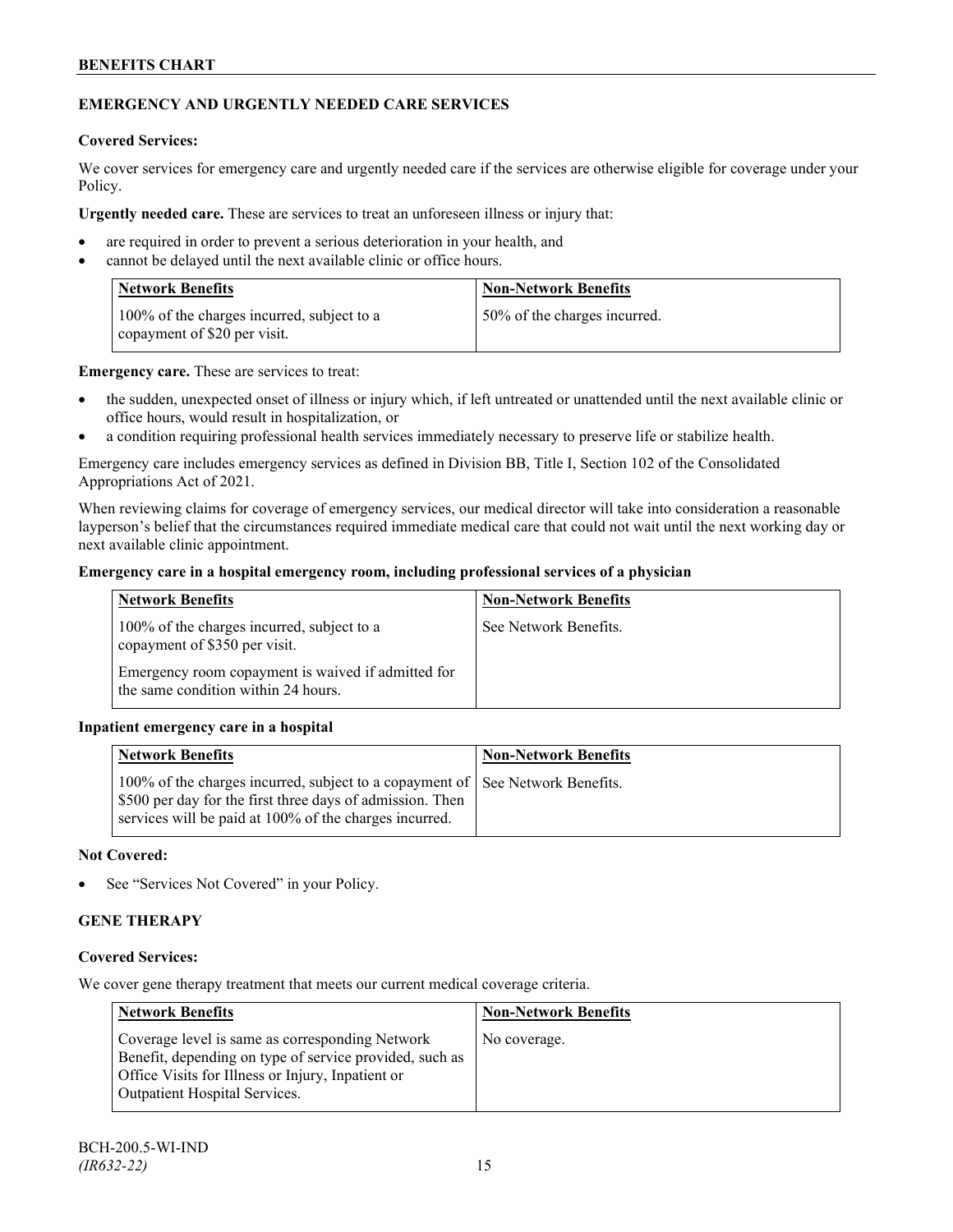# **Limitations:**

- Gene therapy must be provided by a designated provider.
- Specific types of gene therapy are Limited to therapies and conditions specified in our medical coverage criteria.

# **Not Covered:**

See "Services Not Covered" in your Policy.

# **HEALTH EDUCATION**

### **Covered Services:**

We cover education for preventive services and education for the management of chronic health problems (such as diabetes).

| <b>Network Benefits</b>       | <b>Non-Network Benefits</b>  |
|-------------------------------|------------------------------|
| 100% of the charges incurred. | 50% of the charges incurred. |

# **Not Covered:**

See "Services Not Covered" in your Policy.

# **HOME-BASED COMPREHENSIVE HEALTH RISK ASSESSMENT**

### **Covered Services:**

If you meet our criteria for coverage, you may qualify for our home-based comprehensive health risk assessment program. The program covers a health assessment with a designated nurse practitioner.

| <b>Network Benefits</b>       | <b>Non-Network Benefits</b> |
|-------------------------------|-----------------------------|
| 100% of the charges incurred. | No coverage.                |

# **Not Covered:**

See "Services Not Covered" in your Policy.

# **HOME HEALTH SERVICES**

# **Covered Services:**

We cover skilled nursing services, physical therapy, occupational therapy, speech therapy, respiratory therapy and other therapeutic services, non-routine prenatal and routine postnatal well child visits (as described in our medical coverage criteria), phototherapy services for newborns, home health aide services and other eligible home health services when provided in your home, if you are homebound (i.e., unable to leave home without considerable effort due to a medical condition). Lack of transportation does not constitute homebound status. For phototherapy services for newborns and high risk prenatal services, supplies and equipment are included.

We cover total parenteral nutrition/intravenous ("TPN/IV") therapy, equipment, supplies and drugs in connection with IV therapy. IV line care kits are covered under Durable Medical Equipment.

We cover palliative care benefits. Palliative care includes symptom management, education and establishing goals of care. We waive the requirement that you be homebound for a Limited number of home visits for palliative care (as shown in this Benefits Chart), if you have a life-threatening, non-curable condition which has a prognosis of survival of two years or less. Additional palliative care visits are eligible under the home health services benefit if you are homebound and meet all other requirements defined in this section.

You do not need to be homebound to receive total parenteral nutrition/intravenous ("TPN/IV") therapy.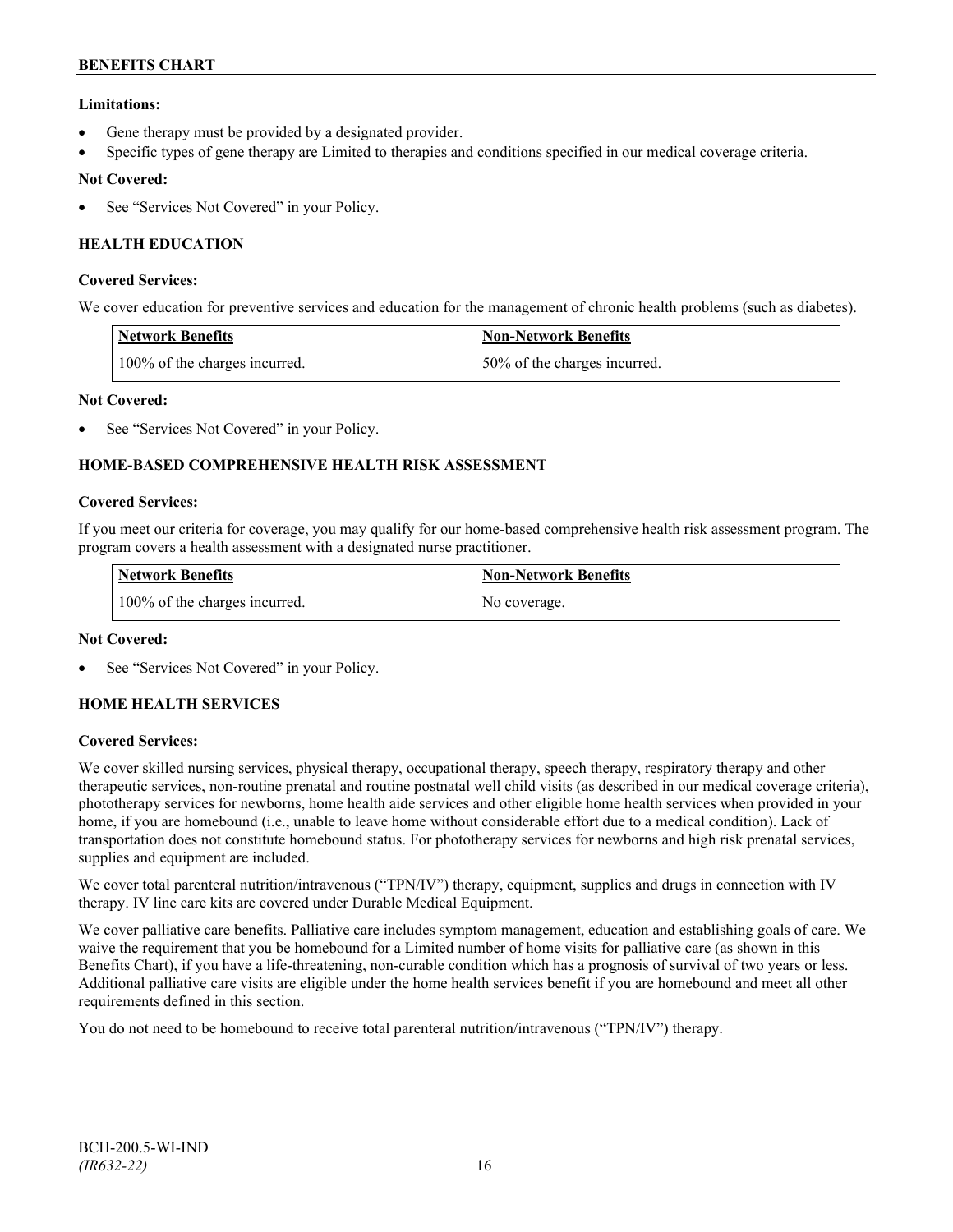Home health services are eligible and covered only when:

- medically necessary; and
- provided as rehabilitative care, terminal care or maternity care; and
- ordered by a physician, and included in the written home care plan.

#### **Physical therapy, occupational therapy, speech therapy, respiratory therapy, home health aide services and palliative care**

### **Primary Care Providers**

| <b>Network Benefits</b>                                                   | <b>Non-Network Benefits</b> |
|---------------------------------------------------------------------------|-----------------------------|
| 100% of the charges incurred, subject to a<br>copayment of \$5 per visit. | No coverage.                |

### **Specialty Care Providers**

| <b>Network Benefits</b>                                                       | <b>Non-Network Benefits</b> |
|-------------------------------------------------------------------------------|-----------------------------|
| 100% of the charges incurred, subject to a<br>I copayment of $$20$ per visit. | No coverage.                |

If more than one home health visit occurs in a day, a separate copayment applies to each. For example, if an occupational therapist and a physical therapist visit a member in the same day, a separate copayment will be charged for each visit.

#### **TPN/IV therapy, skilled nursing services, non-routine prenatal/postnatal services and phototherapy**

| <b>Network Benefits</b>       | <b>Non-Network Benefits</b> |
|-------------------------------|-----------------------------|
| 100% of the charges incurred. | No coverage.                |

Each 24-hour visit (or shifts up to 24-hour visits) equals one visit and counts toward the Maximum visits for all other services shown below. Any visit that lasts less than 24 hours regardless of the length of the visit, will count as one visit toward the Maximum visits for all other services shown below. All visits must be medically necessary and benefit eligible.

#### **Routine postnatal well child visits**

| <b>Network Benefits</b>       | Non-Network Benefits         |
|-------------------------------|------------------------------|
| 100% of the charges incurred. | 50% of the charges incurred. |

#### **Maximum visits for palliative care:**

If you are eligible to receive palliative care in the home and you are not homebound, there is a maximum of 12 visits per calendar year.

#### **Maximum visits for all services other than palliative care:**

| Network Benefits             | <b>Non-Network Benefits</b> |
|------------------------------|-----------------------------|
| 60 visits per calendar year. | No coverage.                |

The routine postnatal well child visits do not count toward the visit limit.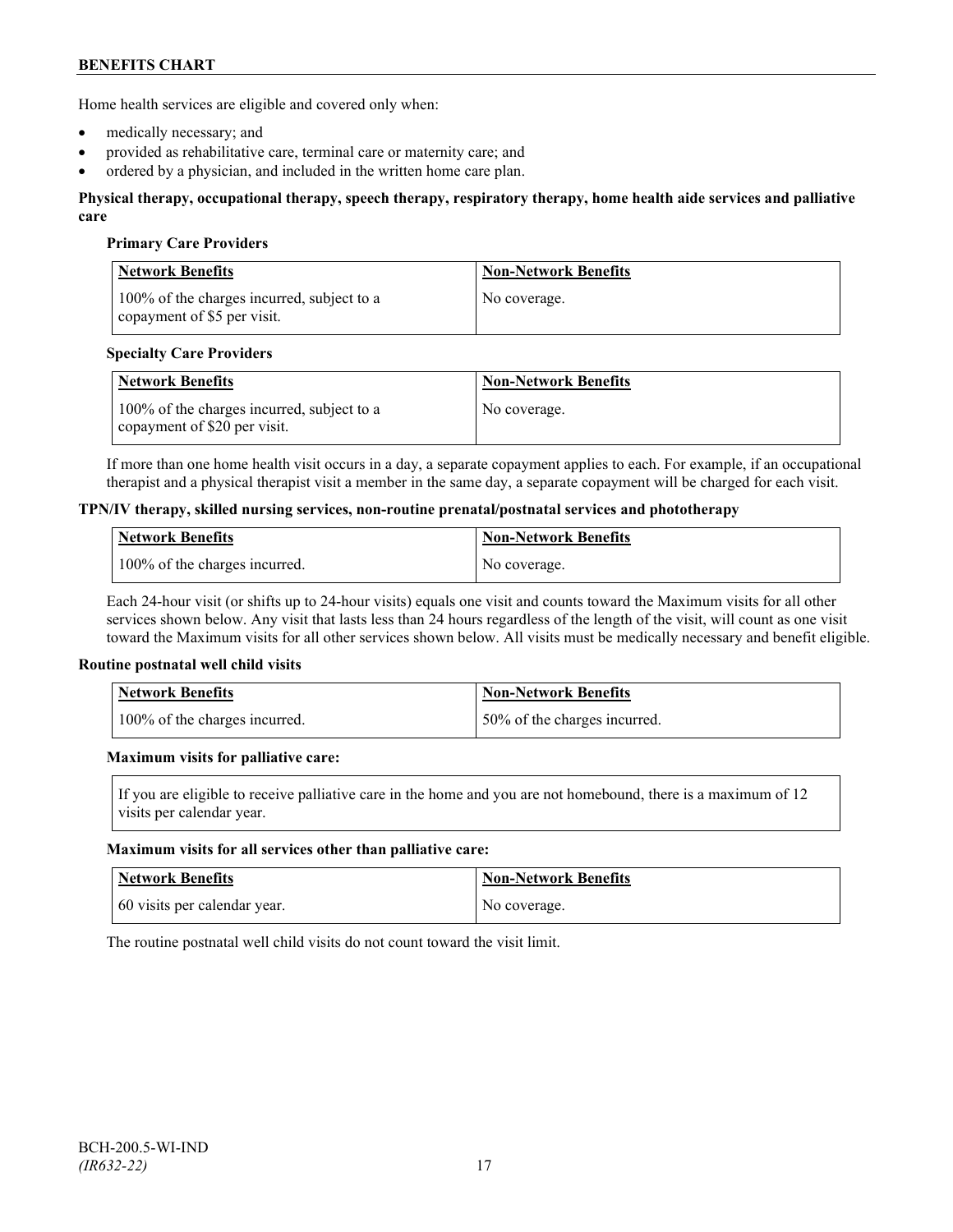# **Limitations:**

- Home health services are not provided as a substitute for a primary caregiver in the home or as relief (respite) for a primary caregiver in the home. We will not reimburse family members or residents in your home for the above services.
- A service shall not be considered a skilled nursing service merely because it is performed by, or under the direct supervision of, a licensed nurse. Where a service (such as tracheotomy suctioning or ventilator monitoring) or like services, can be safely and effectively performed by a non-medical person (or self-administered), without the direct supervision of, a licensed nurse, the service shall not be regarded as a skilled nursing service, whether or not a skilled nurse actually provides the service. The unavailability of a competent person to provide a non-skilled service shall not make it a skilled service when a skilled nurse provides it. Only the skilled nursing component of so-called "blended" services (i.e. services which include skilled and non-skilled components) are covered under this Benefits Chart.

# **Not Covered:**

- Home Health Services by a Non-Network provider.
- Financial or legal counseling services.
- Housekeeping or meal services in your home.
- Private duty nursing services.
- Services provided by a family member or enrollee, or a resident in the enrollee's home.
- Vocational rehabilitation and recreational or educational therapy. Recreation therapy is therapy provided solely for the purpose of recreation, including, but not Limited to: (a) requests for physical therapy or occupational therapy to improve athletic ability, and (b) braces or guards to prevent sports injuries.
- See "Services Not Covered" in your Policy.

# **HOME HOSPICE SERVICES**

# **Applicable Definitions:**

**Part-time.** This is up to two hours of service per day, more than two hours is considered continuous care.

**Continuous Care.** This is from two to twelve hours of service per day provided by a registered nurse, licensed practical nurse, or home health aide, during a period of crisis in order to maintain a terminally ill patient at home.

**Appropriate Facility.** This is a nursing home, hospice residence, or other inpatient facility.

**Custodial Care Related to Hospice Services.** This means providing assistance in the activities of daily living and the care needed by a terminally ill patient which can be provided by primary caregiver (i.e., family member or friend) who is responsible for the patient's home care.

# **Covered Services:**

**Home hospice program:** We cover the services described below if you are terminally ill and accepted as a home hospice program participant. You must meet the eligibility requirements of the program, and elect to receive services through the home hospice program. The services will be provided in your home, with inpatient care available when medically necessary as described below. If you elect to receive hospice services, you do so in lieu of curative treatment for your terminal illness for the period you are enrolled in the home hospice program.

**Eligibility:** In order to be eligible to be enrolled in the home hospice program, you must: (1) be a terminally ill patient (prognosis of six months or less); (2) have chosen a palliative treatment focus (i.e., emphasizing comfort and supportive services rather than treatment attempting to cure the disease or condition); and (3) continue to meet the terminally ill prognosis as reviewed by our medical director or his or her designee over the course of care. You may withdraw from the home hospice program at any time.

**Eligible services:** Hospice services include the following services provided in accordance with an approved hospice treatment plan:

- Home Health Services:
	- o Part-time care provided in your home by an interdisciplinary hospice team (which may include a physician, nurse, social worker, and spiritual counselor) and medically necessary home health services are covered.
	- o One or more periods of continuous care in your home or in a setting which provides day care for pain or symptom management, when medically necessary, will be covered.
- Inpatient Services: We cover medically necessary inpatient services.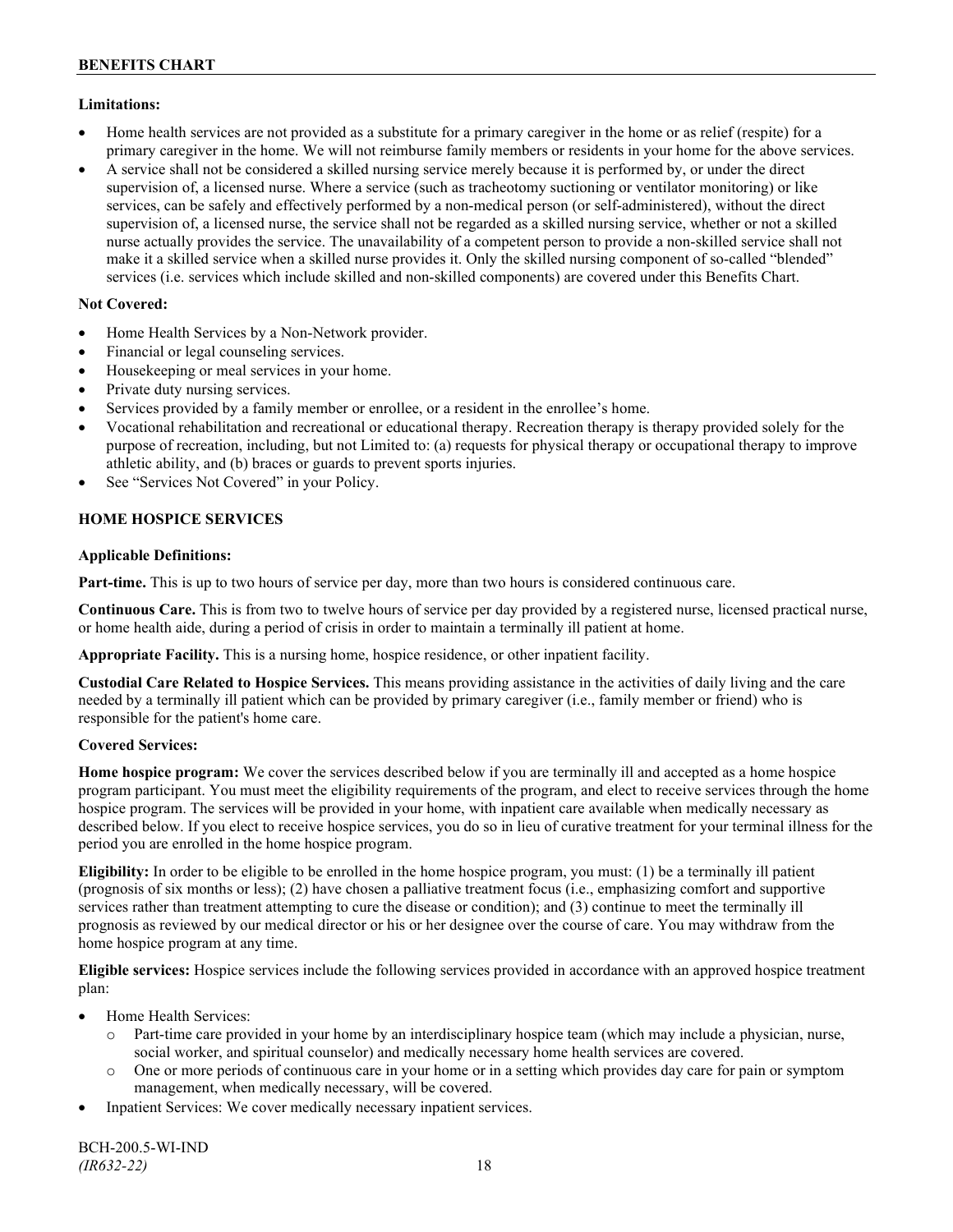- Other Services:
	- o Respite care is covered for care in your home or in an appropriate facility, to give your primary caregivers (i.e., family members or friends) rest and/or relief when necessary in order to maintain a terminally ill patient at home*.*
	- o Medically necessary medications for pain and symptom management.
	- o Semi-electric hospital beds and other durable medical equipment are covered.
	- o Emergency and non-emergency care is covered.

| <b>Network Benefits</b>       | <b>Non-Network Benefits</b> |
|-------------------------------|-----------------------------|
| 160% of the charges incurred. | No coverage.                |

Respite care is Limited to 5 days per episode, and respite care and continuous care combined are Limited to 30 days.

# **Not Covered:**

- Home Hospice Services by a Non-Network provider.
- Financial or legal counseling services.
- Housekeeping or meal services in your home.
- Custodial or maintenance care related to hospice services, whether provided in the home or in a nursing home.
- Any service not specifically described as covered services under this home hospice services benefits.
- Any services provided by members of your family or residents in your home.
- See "Services Not Covered" in your Policy.

# **HOSPITAL AND SKILLED NURSING FACILITY SERVICES**

# **Covered Services:**

We cover services as described below.

# **Medical or surgical hospital services**

**Inpatient hospital services:** We cover the following medical or surgical services, for the treatment of acute illness or injury, which require the level of care only provided in an acute care facility. These services must be authorized by a physician.

Inpatient hospital services include: room and board; the use of operating or maternity delivery rooms; intensive care facilities; newborn nursery facilities; general nursing care, anesthesia, laboratory and diagnostic imaging services, radiation therapy, physical therapy, prescription drugs or other medications administered during treatment, blood and blood products (unless replaced), and blood derivatives, and other diagnostic or treatment related hospital services; physician and other professional medical and surgical services provided while in the hospital, including gender confirmation surgery that meets medical coverage criteria.

We cover, following a vaginal delivery, a minimum of 48 hours of inpatient care for the mother and newborn child. We cover, following a caesarean section delivery, a minimum of 96 hours of inpatient care for the mother and newborn child.

Health insurance issuers generally may not, under Federal law, restrict benefits for any hospital length of stay in connection with childbirth for the mother of newborn child to less than 48 hours following a vaginal delivery, or less than 96 hours following a caesarean section. However, Federal law generally does not prohibit the mother's or newborn's attending provider, after consulting with the mother, from discharging the mother or her newborn earlier than 48 hours (or 96 hours as applicable). In any case plans and issuers may not, under Federal law, require that a provider obtain authorization from the plan or the insurance issuer for prescribing a length of stay not in excess of 48 hours (or 96 hours).

| <b>Network Benefits</b>                                                                                                                                                                                       | <b>Non-Network Benefits</b> |
|---------------------------------------------------------------------------------------------------------------------------------------------------------------------------------------------------------------|-----------------------------|
| 100% of the charges incurred, subject to a copayment of   50% of the charges incurred.<br>\$500 per day for the first three days of admission. Then<br>services will be paid at 100% of the charges incurred. |                             |

Each Insured's admission or confinement, including that of a newborn child, is separate and distinct from the admission or confinement of any other Insured.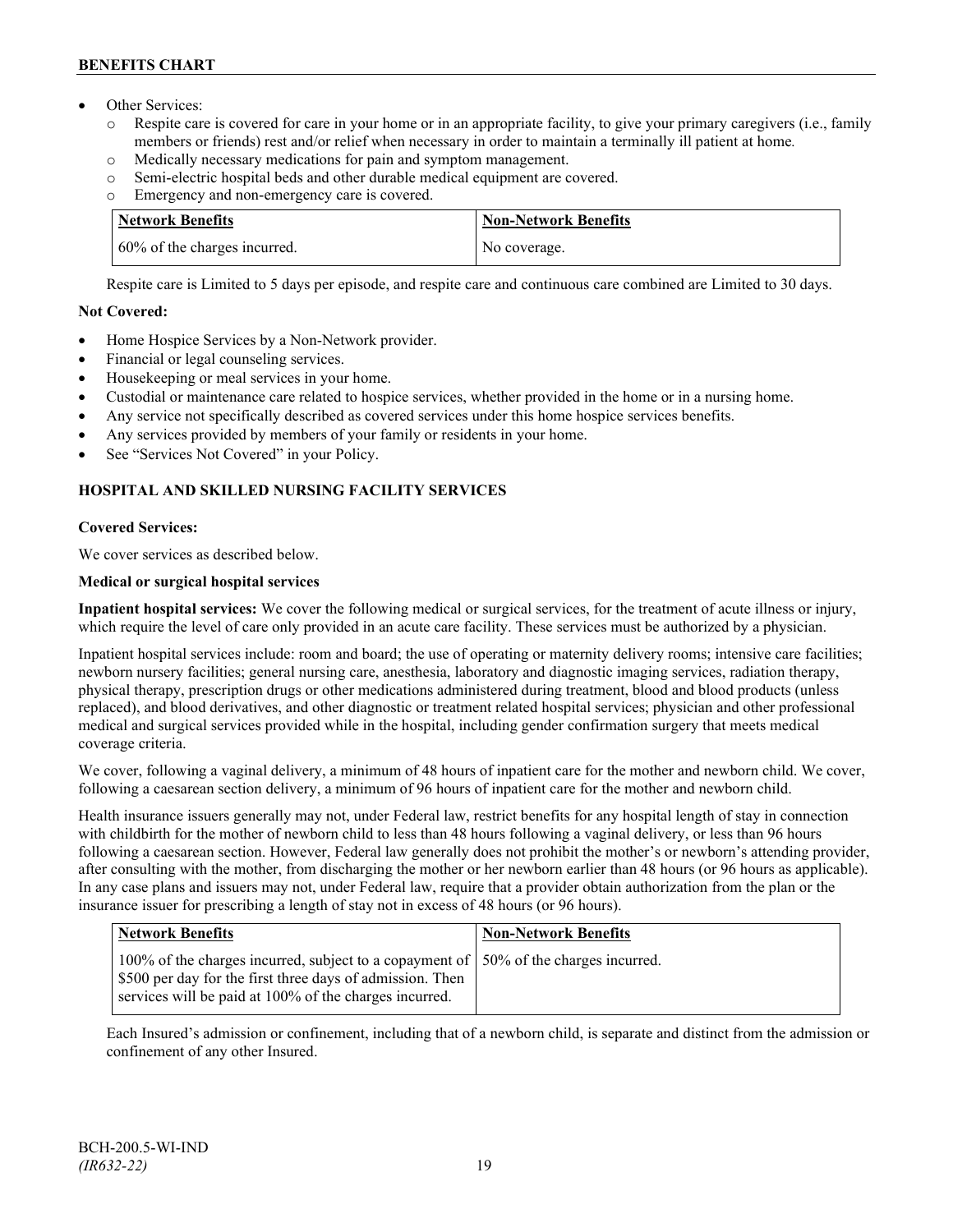**Outpatient hospital, ambulatory care or surgical facility services:** We cover the following medical and surgical services, for diagnosis or treatment of illness or injury on an outpatient basis. These services must be authorized by a physician.

Outpatient services include: use of operating rooms, maternity delivery rooms or other outpatient departments, rooms or facilities; and the following outpatient services: general nursing care, anesthesia, laboratory and diagnostic imaging services, radiation therapy, physical therapy, drugs administered during treatment, blood and blood products (unless replaced), and blood derivatives, and other diagnostic or treatment related outpatient services; physician and other professional medical and surgical services provided while an outpatient, including colonoscopies, and gender confirmation surgery that meets medical coverage criteria.

To see the benefit level for diagnostic imaging services, laboratory services and physical therapy, see benefits under Diagnostic Imaging Services, Laboratory Services and Physical Therapy in this Benefits Chart.

| <b>Network Benefits</b>                                                     | <b>Non-Network Benefits</b>  |
|-----------------------------------------------------------------------------|------------------------------|
| 100% of the charges incurred, subject to a<br>copayment of \$250 per visit. | 50% of the charges incurred. |

### **Outpatient professional services of a physician**

| <b>Network Benefits</b>                                                    | <b>Non-Network Benefits</b>  |
|----------------------------------------------------------------------------|------------------------------|
| 100% of the charges incurred, subject to a<br>copayment of \$50 per visit. | 50% of the charges incurred. |

**Skilled nursing facility care:** We cover room and board, daily skilled nursing and related ancillary services for post-acute treatment and rehabilitative care of illness or injury that meets medical coverage criteria.

| <b>Network Benefits</b>                                                                                                                                                           | <b>Non-Network Benefits</b>                                                  |
|-----------------------------------------------------------------------------------------------------------------------------------------------------------------------------------|------------------------------------------------------------------------------|
| 100% of the charges incurred, subject to a copayment<br>of \$500 per day for the first three days of admission.<br>Then services will be paid at 100% of the charges<br>incurred. | 50% of the charges incurred.<br>Limited to a 30 day maximum per confinement. |
| Limited to a 30 day maximum per confinement.                                                                                                                                      |                                                                              |

Each day of services provided under the Network Benefits and Non-Network Benefits, combined, applies toward the maximum shown above.

# **Not Covered:**

- Services for items for personal convenience, such as television rental, are not covered.
- See "Services Not Covered" in your Policy.

# **INFERTILITY DIAGNOSIS**

# **Covered Services:**

We cover the diagnosis of infertility. These services include diagnostic procedures and tests provided in connection with an infertility evaluation, office visits and consultations to diagnose infertility.

| <b>Network Benefits</b>                                                    | <b>Non-Network Benefits</b>  |
|----------------------------------------------------------------------------|------------------------------|
| 100% of the charges incurred, subject to a<br>copayment of \$20 per visit. | 50% of the charges incurred. |

Coverage is Limited to office visits and consultations to diagnose infertility. Treatment is not covered.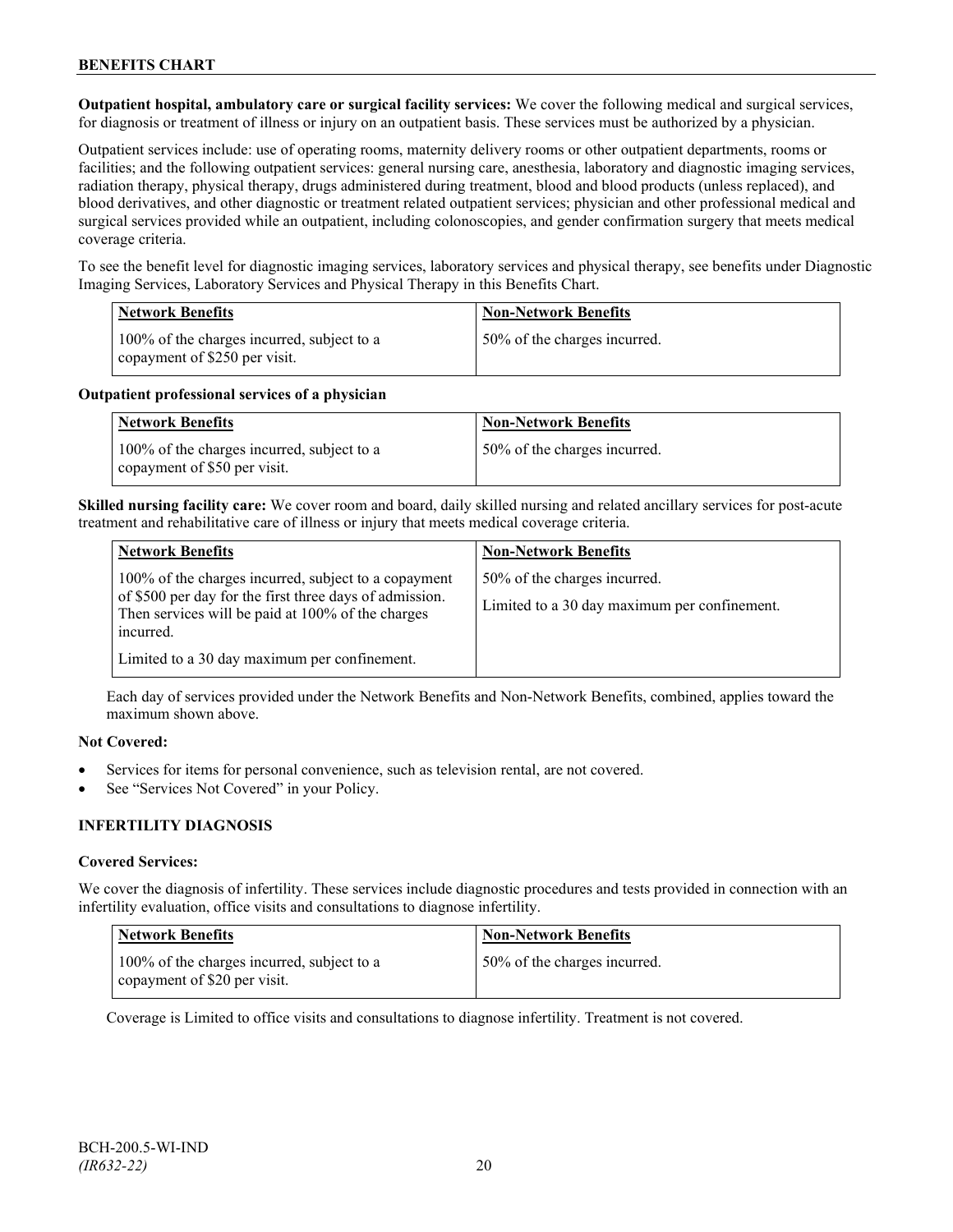# **Not Covered:**

- Infertility/fertility treatment, including, but not limited to, office visits, laboratory services, diagnostic imaging services, and fertility drugs, reversal of sterilization, and sperm, ova or embryo acquisition, retrieval or storage; however, we do cover office visits and consultations to diagnose infertility.
- Services related to the establishment of surrogate pregnancy and fees for a surrogate. However, pregnancy and maternity services are covered for an Insured under this Benefits Chart, including a surrogate pregnancy.
- See "Services Not Covered" in your Policy.

# **LABORATORY SERVICES**

### **Covered Services:**

We cover laboratory tests when ordered by a provider and provided in a clinic or outpatient hospital facility. This includes blood tests to detect lead exposure in children between the ages of 6 months and 72 months.

To see the benefit level for inpatient hospital or skilled nursing facility services, see benefits under Inpatient Hospital and Skilled Nursing Facility Services in this Benefits Chart.

**Prostate-specific antigen (PSA) testing.** We cover prostate cancer screening for men 40 years of age or over who are symptomatic or in a high-risk category and for all men 50 years of age or older.

| <b>Network Benefits</b>                                                    | <b>Non-Network Benefits</b>  |
|----------------------------------------------------------------------------|------------------------------|
| 100% of the charges incurred, subject to a<br>copayment of \$15 per visit. | 50% of the charges incurred. |

### **All other laboratory services**

#### **Services for illness or injury**

| <b>Network Benefits</b>                                                    | <b>Non-Network Benefits</b>  |
|----------------------------------------------------------------------------|------------------------------|
| 100% of the charges incurred, subject to a<br>copayment of \$15 per visit. | 50% of the charges incurred. |

#### **Preventive services**

Laboratory services associated with preventive services are covered at the benefit level shown in the "Preventive Services" section of this Benefits Chart.

#### **Not Covered:**

See "Services Not Covered" in your Policy.

# **MASTECTOMY RECONSTRUCTION BENEFIT**

#### **Covered Services:**

We cover reconstruction of the breast on which the mastectomy has been performed; surgery and reconstruction of the other breast to produce symmetrical appearance, and prostheses and physical complications of all stages of mastectomy, including lymphedemas.

| <b>Network Benefits</b>                               | <b>Non-Network Benefits</b>                           |
|-------------------------------------------------------|-------------------------------------------------------|
| Coverage level is same as corresponding Network       | Coverage level is same as corresponding Non-Network   |
| Benefits, depending on type of service provided, such | Benefits, depending on type of service provided, such |
| as Office Visits for Illness or Injury, Inpatient or  | as Office Visits for Illness or Injury, Inpatient or  |
| <b>Outpatient Hospital Services.</b>                  | Outpatient Hospital Services.                         |

# **Not Covered:**

See "Services Not Covered" in your Policy.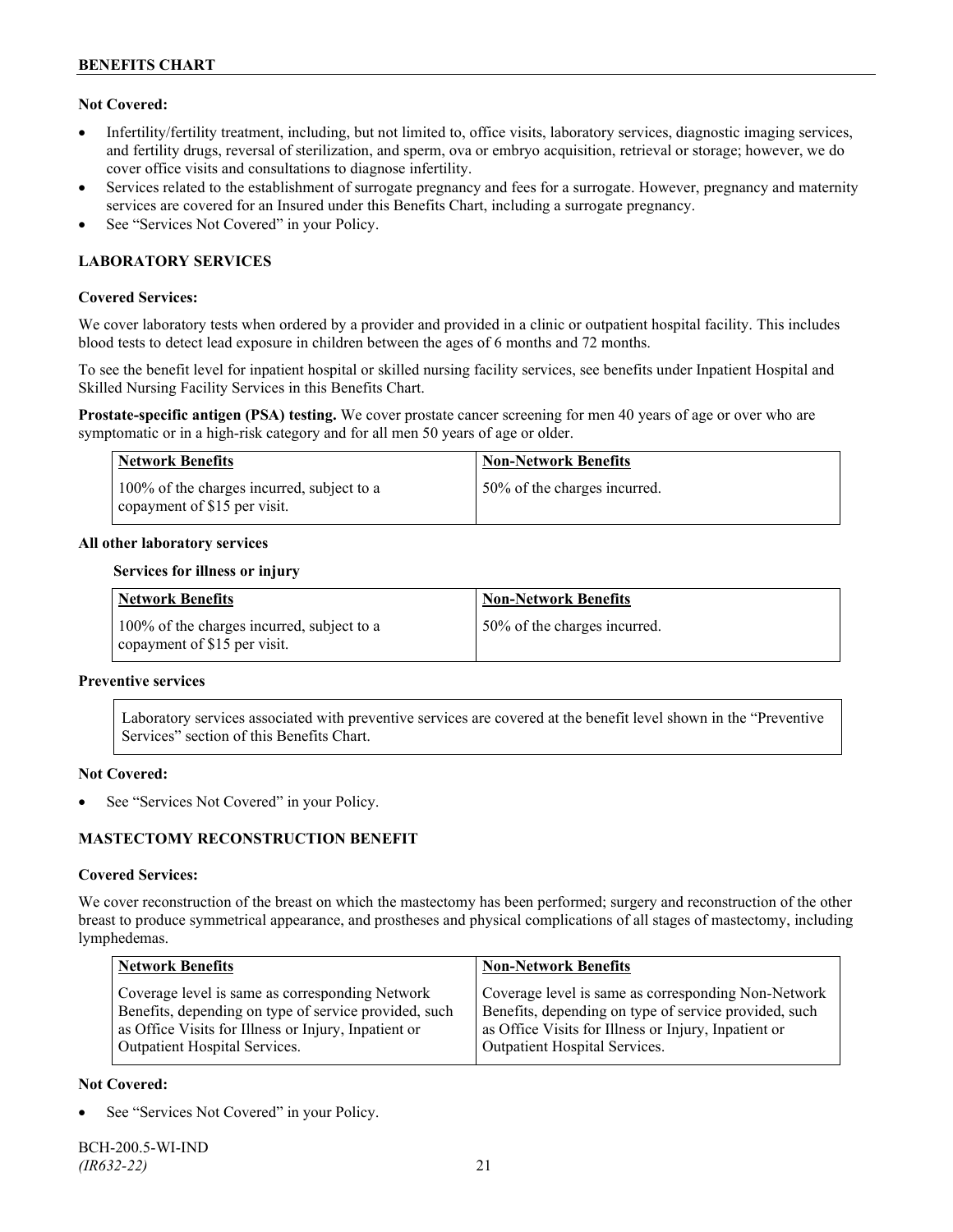# **MEDICATION THERAPY DISEASE MANAGEMENT PROGRAM**

# **Covered Services:**

If you meet our criteria for coverage, you may qualify for our Medication Therapy Disease Management Program.

The program covers consultations with a designated Network pharmacist.

Covered services are based on established medical policies, which are subject to periodic review and modification by the medical directors. These medical policies (medical coverage criteria) are available by calling Member Services, or logging on to your "*my*HealthPartners" account at [healthpartners.com.](http://www.healthpartners.com/)

| <b>Network Benefits</b>       | <b>Non-Network Benefits</b> |
|-------------------------------|-----------------------------|
| 100% of the charges incurred. | No coverage.                |

### **Not Covered:**

See "Services Not Covered" in your Policy.

# **OFFICE VISITS FOR ILLNESS OR INJURY**

### **Covered Services:**

We cover the following when medically necessary: professional medical and surgical services and related supplies, including biofeedback, of physicians and other health care providers; blood and blood products (unless replaced) and blood derivatives.

We cover diagnosis and treatment of illness or injury to the eyes. Where contact or eye glass lenses are prescribed as medically necessary for the post-operative treatment of cataracts or for the treatment of aphakia, acute or chronic corneal pathology or keratoconus, we cover the initial evaluation, lenses and fitting. Insureds must pay for lens replacement beyond the initial pair.

Services received via video, e-visit or telephone are covered under the "Telehealth/Telemedicine Services" section.

#### **Office visits**

#### **Primary Care Providers**

| <b>Network Benefits</b>                                                   | <b>Non-Network Benefits</b>  |
|---------------------------------------------------------------------------|------------------------------|
| 100% of the charges incurred, subject to a<br>copayment of \$5 per visit. | 50% of the charges incurred. |

# **Specialty Care Providers**

| Network Benefits                                                             | <b>Non-Network Benefits</b>  |
|------------------------------------------------------------------------------|------------------------------|
| 100% of the charges incurred, subject to a<br>I copayment of \$20 per visit. | 50% of the charges incurred. |

#### **Convenience clinics**

| <b>Network Benefits</b>                                                   | <b>Non-Network Benefits</b>  |
|---------------------------------------------------------------------------|------------------------------|
| 100% of the charges incurred, subject to a<br>copayment of \$5 per visit. | 50% of the charges incurred. |

### **Injections administered in a physician's office, other than immunizations**

#### **Allergy injections**

| <b>Network Benefits</b>                                                             | Non-Network Benefits         |
|-------------------------------------------------------------------------------------|------------------------------|
| 100% of the charges incurred, subject to a<br>copayment of \$2 per date of service. | 50% of the charges incurred. |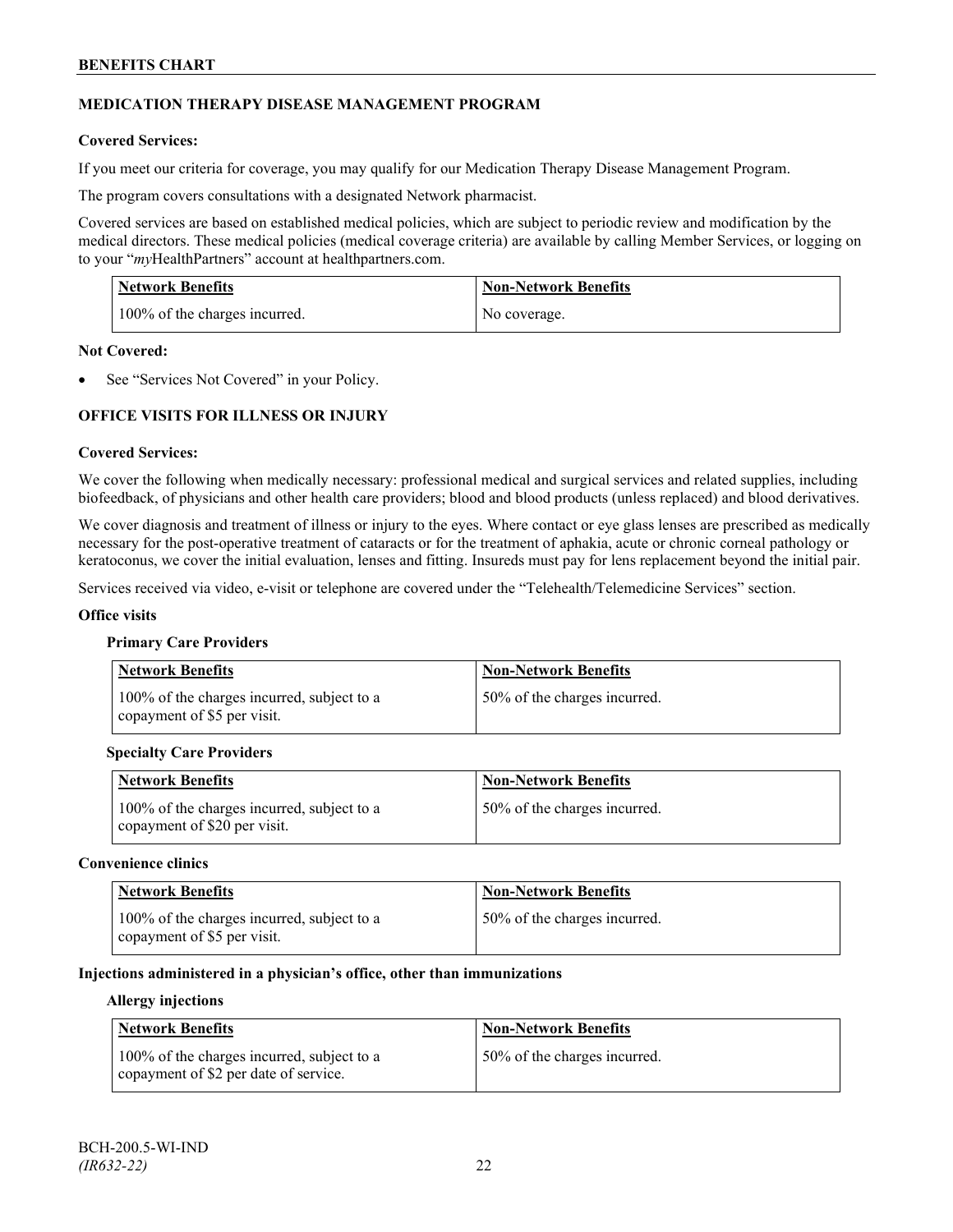### **All other injections**

| <b>Network Benefits</b>                                                             | <b>Non-Network Benefits</b>  |
|-------------------------------------------------------------------------------------|------------------------------|
| 100% of the charges incurred, subject to a<br>copayment of \$2 per date of service. | 50% of the charges incurred. |

# **Not Covered:**

- Court ordered treatment, except as described in this Benefits Chart. Any resulting court ordered treatment for mental health services will be subject to the Policy's requirement for medical necessity.
- See "Services Not Covered" in your Policy.

# **PEDIATRIC EYEWEAR**

### **Covered Services:**

We cover pediatric eyewear for children.

Routine eye exams are covered under the "Preventive Services" section.

| <b>Network Benefits</b>      | <b>Non-Network Benefits</b> |
|------------------------------|-----------------------------|
| 60% of the charges incurred. | No coverage.                |

### **Limitations:**

- Coverage under this provision will continue until the end of the month in which the child turns 19.
- Limited to one of the following per calendar year:
	- o one pair of eyeglasses including one set of prescription lenses, frames from the designated eyewear collection, and anti scratch coating; or
	- o one pair of non-disposable contact lenses; or
	- a one year supply of disposable contact lenses.
- Contact lens fittings are limited to two per calendar year.

#### **Not Covered:**

- Frames that are not included in the designated eyewear collection are not covered. However, one pair of lenses will be covered if a member chooses frames outside the designated eyewear collection.
- More than one pair of lenses or frames or non-disposable contacts per calendar year, regardless of the reason. This includes replacement of eyeglasses or contact lenses due to loss, breakage, theft, or change in prescription.
- Safety glasses or goggles for sports or vocational reasons.
- Upgrades including, but not limited to, UV protection and no-line multifocal lenses.
- See "Services Not Covered" in your Policy.

# **PHYSICAL THERAPY, OCCUPATIONAL THERAPY, SPEECH THERAPY AND OTHER SPECIFIED THERAPIES**

# **Covered Services:**

We cover the following physical therapy, occupational therapy and speech therapy services:

- Medically necessary rehabilitative care to correct the effects of illness or injury.
- Habilitative services rendered for congenital, developmental or medical conditions which have significantly Limited the successful initiation of normal speech and normal motor development.

Massage therapy which is performed in conjunction with other treatment/modalities by a physical or occupational therapist, is part of a prescribed treatment plan and is not billed separately is covered.

We cover services provided in a clinic. We also cover physical therapy provided in an outpatient hospital facility. To see the benefit level for inpatient hospital or skilled nursing facility services, see benefits under "Inpatient Hospital and Skilled Nursing Facility Services".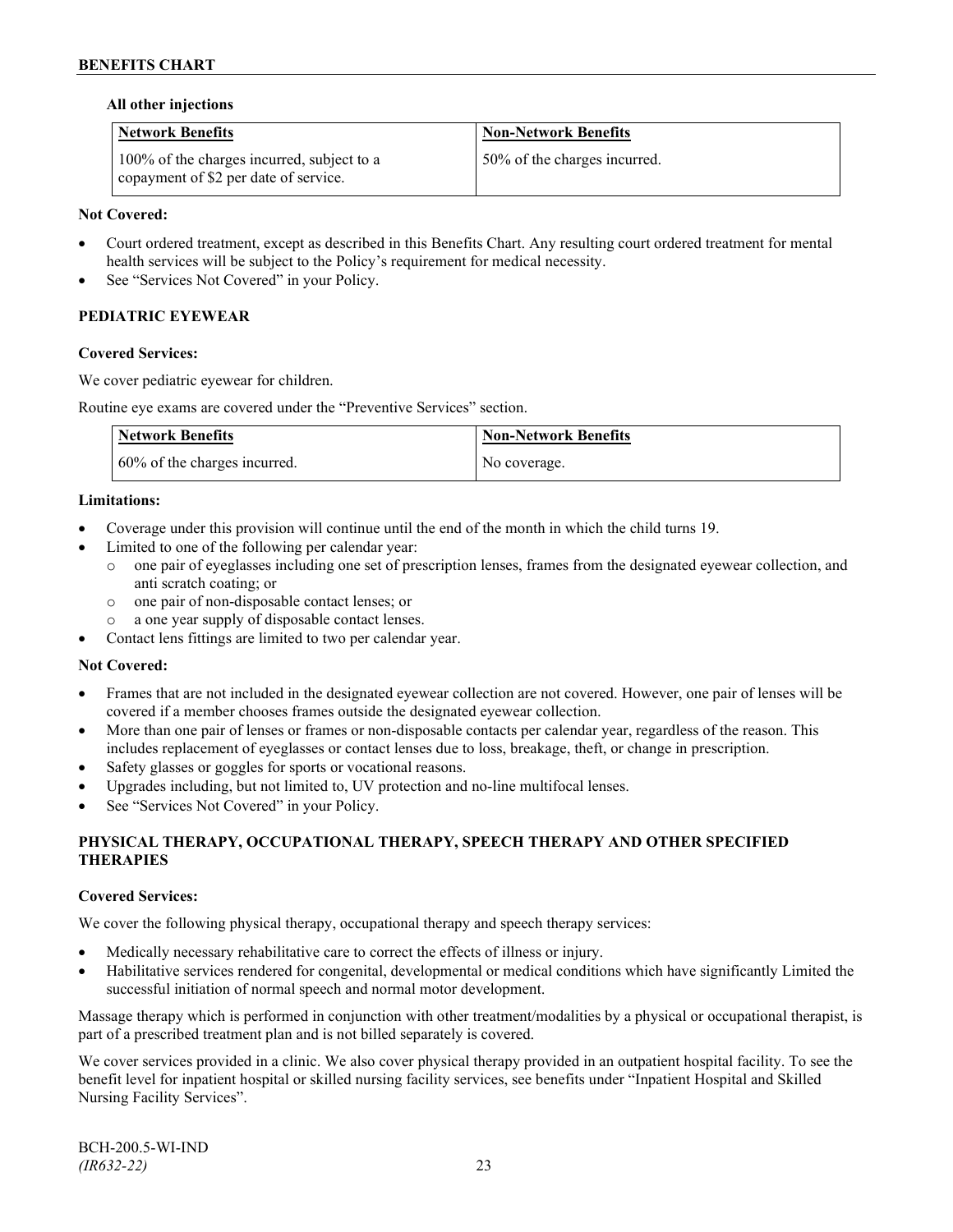# **Rehabilitative care**

| <b>Network Benefits</b>                                                                                                            | <b>Non-Network Benefits</b>                                                           |
|------------------------------------------------------------------------------------------------------------------------------------|---------------------------------------------------------------------------------------|
| 100% of the charges incurred, subject to a<br>copayment of \$20 per visit.                                                         | 50% of the charges incurred.<br>Physical, Occupational and Speech Therapy are Limited |
| Physical, Occupational and Speech Therapy are Limited to 20 visits each per calendar year.<br>to 20 visits each per calendar year. |                                                                                       |

In addition to the services provided above, we cover a minimum of:

- 20 visits per calendar year for pulmonary rehabilitation therapy,
- 36 visits per calendar year for cardiac rehabilitation therapy,
- 30 visits per calendar year for post-cochlear implant aural therapy,
- 20 visits per calendar year for cognitive rehabilitation therapy.

Visit limits by a Primary Care Provider and/or Specialty Care Providers are combined. The maximum number of visits are combined for Network Benefits and Non-Network Benefits.

### **Habilitative care**

| <b>Network Benefits</b>                                                                                                                                                                                          | <b>Non-Network Benefits</b>                                                           |
|------------------------------------------------------------------------------------------------------------------------------------------------------------------------------------------------------------------|---------------------------------------------------------------------------------------|
| 100% of the charges incurred, subject to a<br>copayment of \$20 per visit.<br>Physical, Occupational and Speech Therapy are Limited to 20 visits each per calendar year.<br>to 20 visits each per calendar year. | 50% of the charges incurred.<br>Physical, Occupational and Speech Therapy are Limited |

Visit limits by a Primary Care Provider and/or Specialty Care Providers are combined. The maximum number of visits is combined for Network Benefits and Non-Network Benefits.

#### **Not Covered:**

- Massage therapy for the purpose of comfort or convenience of the Insured.
- See "Services Not Covered" in your Policy.

# **PRESCRIPTION DRUG SERVICES**

# **Covered Services:**

We cover prescription drugs and medications that can be self-administered or are administered in a physician's office.

**For Network Benefits, drugs and medications must be obtained at a network pharmacy.**

**If a copayment is required, you must pay one copayment for each 30-day supply, or portion thereof.**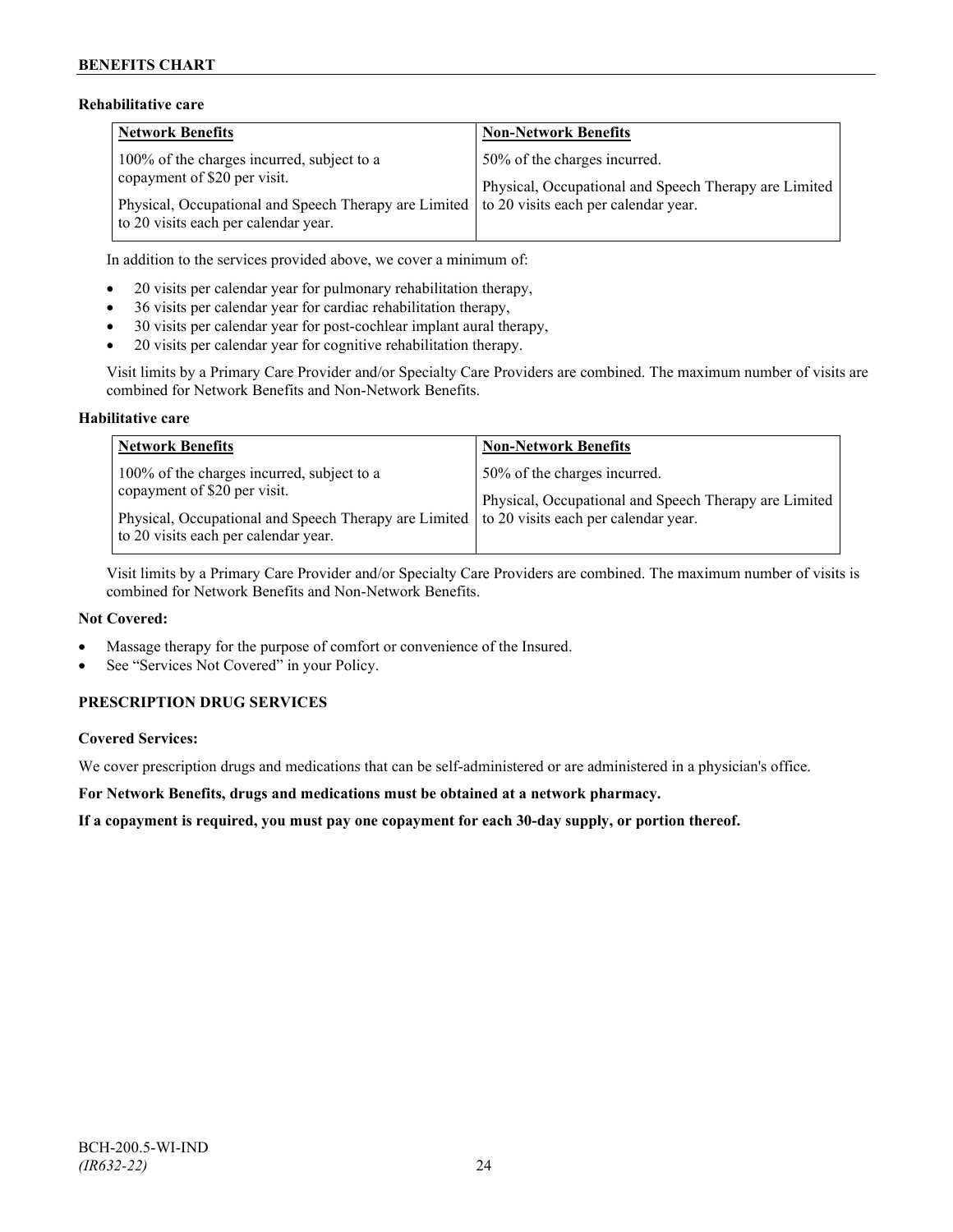# **Outpatient drugs (except as specified below)**

| <b>Network Benefits</b>                                                                                                                                                                                                                                                                                                                                                      | <b>Non-Network Benefits</b>  |
|------------------------------------------------------------------------------------------------------------------------------------------------------------------------------------------------------------------------------------------------------------------------------------------------------------------------------------------------------------------------------|------------------------------|
| 100% of the charges incurred, subject to a<br>copayment of \$5 for generic low cost formulary drugs,<br>and 100% of the charges incurred, subject to a<br>copayment of \$25 for generic high cost formulary<br>drugs.                                                                                                                                                        | 50% of the charges incurred. |
| Brand name formulary drugs are covered at 100%<br>of the charges incurred, subject to a copayment of \$60.                                                                                                                                                                                                                                                                   |                              |
| Non-formulary drugs are covered at 50% of the charges<br>incurred.                                                                                                                                                                                                                                                                                                           |                              |
| In no event will your cost for a formulary insulin drug<br>exceed \$25.                                                                                                                                                                                                                                                                                                      |                              |
| Oral chemotherapy drugs are included on the<br>Specialty Drug List. However, you pay the applicable<br>outpatient drug benefit. As required by Wisconsin law,<br>you will not pay higher cost sharing (deductible,<br>copayment or coinsurance) for orally administered<br>chemotherapy drugs than you pay for injected or<br>intravenously administered chemotherapy drugs. |                              |

# **Mail order drugs**

| <b>Network Benefits</b>                                                                                                                                                                                                                                                                                                                                                                         | <b>Non-Network Benefits</b>                                                                                |
|-------------------------------------------------------------------------------------------------------------------------------------------------------------------------------------------------------------------------------------------------------------------------------------------------------------------------------------------------------------------------------------------------|------------------------------------------------------------------------------------------------------------|
| For your convenience, you may also get up to a 90-day<br>supply of outpatient prescription drugs that can be self-<br>administered through the designated mail order service.<br>Outpatient drugs ordered through this service are<br>covered at the benefit percent and copayments shown in<br>Outpatient Drugs above.<br>Specialty Drugs are not available through the mail order<br>service. | Mail order drugs are only available through the<br>designated mail order service.<br>See Network Benefits. |

# **Specialty drugs that are self-administered**

| <b>Network Benefits</b>                                                                                                                                                                                                                                                                                                                                                      | <b>Non-Network Benefits</b> |
|------------------------------------------------------------------------------------------------------------------------------------------------------------------------------------------------------------------------------------------------------------------------------------------------------------------------------------------------------------------------------|-----------------------------|
| 50% of the charges incurred.                                                                                                                                                                                                                                                                                                                                                 | No coverage.                |
| Oral chemotherapy drugs are included on the<br>Specialty Drug List. However, you pay the applicable<br>outpatient drug benefit. As required by Wisconsin law,<br>you will not pay higher cost sharing (deductible,<br>copayment or coinsurance) for orally administered<br>chemotherapy drugs than you pay for injected or<br>intravenously administered chemotherapy drugs. |                             |

Specialty Drugs are Limited to drugs on the Specialty Drug List and must be obtained from a designated vendor.

# **Tobacco cessation drugs are covered for all FDA approved tobacco cessation drugs**

| <b>Network Benefits</b>       | Non-Network Benefits         |
|-------------------------------|------------------------------|
| 100% of the charges incurred. | 50% of the charges incurred. |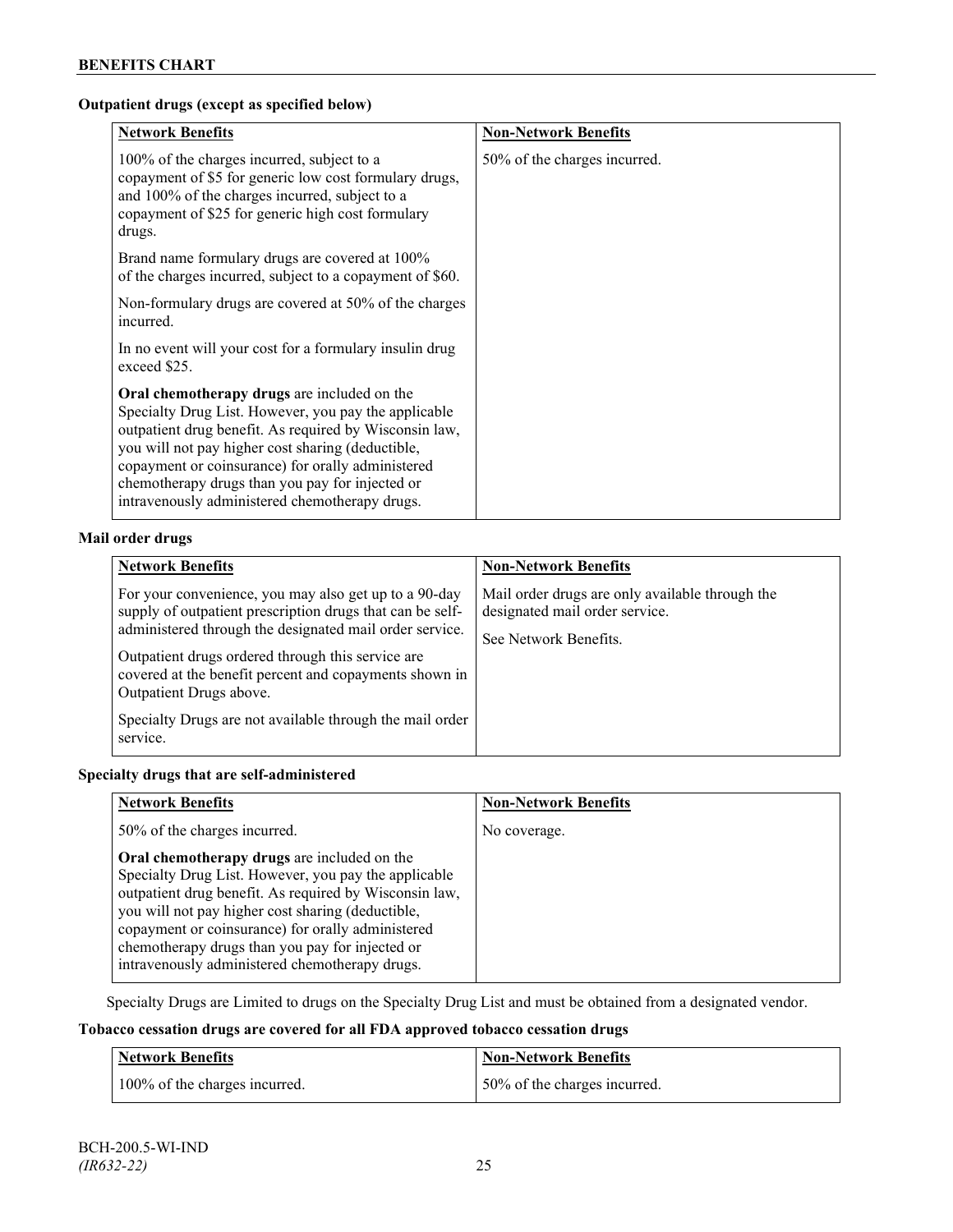### **Contraceptive drugs**

| <b>Network Benefits</b>                                                                                                          | <b>Non-Network Benefits</b>  |
|----------------------------------------------------------------------------------------------------------------------------------|------------------------------|
| 100% of the charges incurred for formulary drugs.                                                                                | 50% of the charges incurred. |
| If a physician requests that a Non-Formulary<br>contraceptive drug be dispensed as written, the drug<br>will be covered at 100%. |                              |

**ACA preventive medications.** We cover preventive medications currently recommended by USPSTF with an A or B rating if they are prescribed by your medical provider and they are listed on our Commercial ACA Preventive Drug List. Preventive medications are subject to periodic review and modification. Changes would be effective in accordance with the federal rules and reflected in our current medical coverage criteria for preventive care services.

| <b>Network Benefits</b>       | <b>Non-Network Benefits</b>  |
|-------------------------------|------------------------------|
| 100% of the charges incurred. | 50% of the charges incurred. |

# **Limitations:**

- Certain drugs may require prior authorization as indicated on the Formulary. HealthPartners may require prior authorization for the drug and also the site where the drug will be provided. Certain drugs are subject to our utilization review process and quantity limits.
- Certain non-formulary drugs require prior authorization. In addition, certain drugs may be subject to any quantity limits applied as part of our trial program. The trial drug program applies to new prescriptions for certain drugs which have high toxicity, low tolerance, high costs and/or high potential for waste. Trial drugs are indicated on the formulary and/or the Specialty Drug List. Your first fill of a trial drug may be limited to less than a month supply. If the drug is well tolerated and effective, you will receive the remainder of your first month supply.
- If an Insured requests a brand name drug when there is a generic equivalent, the brand name drug will be covered up to the charge that would apply to the generic drug, minus any required copayment. If a physician requests that a brand name drug be dispensed as written, the drug will be paid at the non-formulary benefit.
- We may require Insureds to try over-the-counter (OTC) drug alternatives before approving more costly formulary prescription drugs.
- Unless otherwise specified in the Prescription Drug Services section, you may receive up to a 30-day supply per prescription.
- New prescriptions to treat certain chronic conditions are Limited to a 30-day supply.
- A 90-day supply will be covered and dispensed only at pharmacies that participate in our extended day supply program.
- No more than a 30-day supply of Specialty Drugs will be covered and dispensed at a time unless it's a manufacturer supplied drug that cannot be split that supplies the Insured with more than a 30-day supply.

# **Not Covered:**

- Replacement of prescription drugs, medications, equipment and supplies due to loss, damage or theft.
- Nonprescription (over-the-counter) drugs or medications, including, but not Limited to, vitamins, supplements, homeopathic remedies, and non-FDA approved drugs, unless listed on the Formulary and prescribed by a physician or legally authorized health care provider under applicable state and federal law. This exclusion does not include over-thecounter contraceptives for women as allowed under the Affordable Care Act when the Insured obtains a prescription for the item. In addition, if the Insured obtains a prescription, this exclusion does not include aspirin to prevent cardiovascular disease for men and women of certain ages; folic acid supplements for women who may become pregnant; fluoride chemoprevention supplements for children without fluoride in their water source; and iron supplements for children ages 6-12 months who are at risk for anemia.
- All drugs for the treatment of sexual dysfunction.
- All drugs for the treatment of growth deficiency.
- Fertility drugs.
- Medical cannabis.
- Drugs on the Excluded Drug List. The Excluded Drug List includes select drugs within a therapy class that are not eligible for coverage. This includes drugs that may be excluded for certain indications. The Excluded Drug List is available at [healthpartners.com.](http://www.healthpartners.com/)

BCH-200.5-WI-IND *(IR632-22)* 26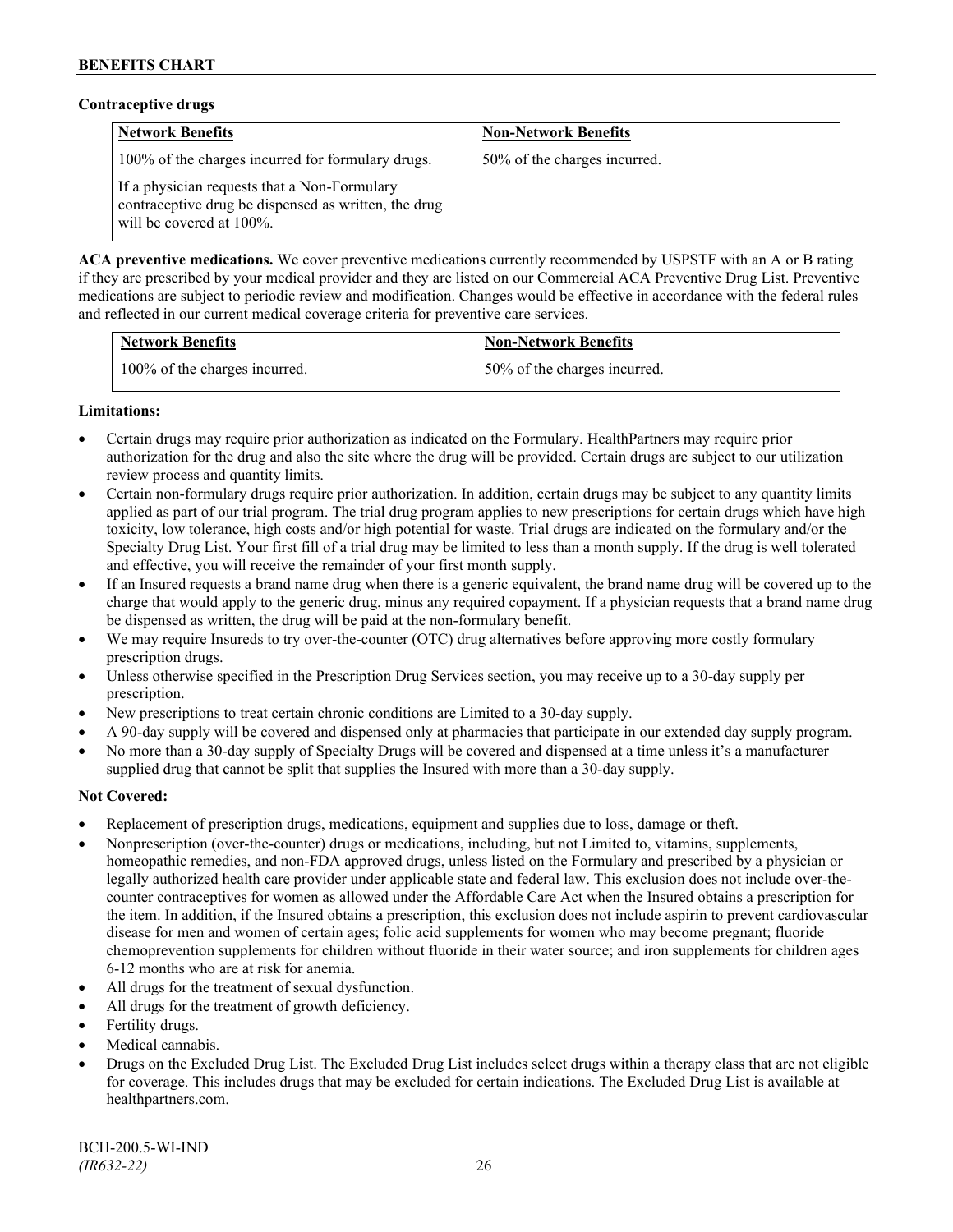- Drugs that are newly approved by the FDA until they are reviewed and approved by HealthPartners Pharmacy and Therapeutics Committee.
- Medical devices approved by the FDA will not be covered under the Prescription Drug Services section unless they are on our formulary. Covered medical devices are generally submitted and reimbursed under your medical benefits.
- See "Services Not Covered" in your Policy.

# **PREVENTIVE SERVICES**

# **Applicable Definitions:**

**Routine Preventive Services** are routine healthcare services that include screenings, check-ups and counseling to prevent illness, disease or other health problems before symptoms occur.

**Diagnostic Services** are services to help a provider understand your symptoms, diagnose illness and decide what treatment may be needed. They may be the same services that are listed as preventive services, but they are being used as diagnostic services. Your provider will determine if these services are preventive or diagnostic. These services are not preventive if received as part of a visit to diagnose, manage or maintain an acute or chronic medical condition, illness or injury. When that occurs, unless otherwise indicated below, standard deductibles, copayments or coinsurance apply.

# **Covered Services:**

We cover preventive services that meet any of the requirements under the Affordable Care Act (ACA) shown in the bulleted items below. These preventive services are covered at 100% under the Network Benefits with no deductible, copayments or coinsurance. (If a preventive service is not required by the ACA and it is covered at a lower benefit level, it will be specified below.) Preventive benefits mandated under the ACA are subject to periodic review and modification. Changes would be effective in accordance with the federal rules. Preventive services mandated by the ACA include:

- Evidence-based items or services that have in effect a rating of A or B in the current recommendations of the United States Preventive Services Task Force with respect to the individual;
- Immunizations for routine use in children, adolescents, and adults that have in effect a recommendation from the Advisory Committee on Immunization Practices of the Centers for Disease Control and Prevention with respect to the individual;
- With respect to infants, children, and adolescents, evidence-informed preventive care and screenings provided for in comprehensive guidelines supported by the Health Resources and Services Administration; and
- With respect to women, preventive care and screenings provided for in comprehensive guidelines supported by the Health Resources and Services Administration.

Covered services are based on established medical policies, which are subject to periodic review and modification by the medical directors. These medical policies (medical coverage criteria) are available by calling Member Services, or logging on to your "*my*HealthPartners" account at [healthpartners.com.](http://www.healthpartners.com/)

# **ACA and state mandated preventive services are covered as follows:**

**Routine health exams and periodic health assessments**. A physician or health care provider will counsel you as to how often health assessments are needed based on age, sex and health status. This includes screening and counseling for tobacco cessation and all FDA approved tobacco cessation medications including over-the-counter drugs (as shown in the Prescription Drug Services section).

| <b>Network Benefits</b>       | Non-Network Benefits         |
|-------------------------------|------------------------------|
| 100% of the charges incurred. | 50% of the charges incurred. |

**Child health supervision services.** This includes pediatric preventive services such as newborn screenings, appropriate immunizations, developmental assessments and laboratory services appropriate to the age of the child from birth to 72 months, and appropriate immunizations to age 18.

| Network Benefits              | <b>Non-Network Benefits</b>  |
|-------------------------------|------------------------------|
| 100% of the charges incurred. | 50% of the charges incurred. |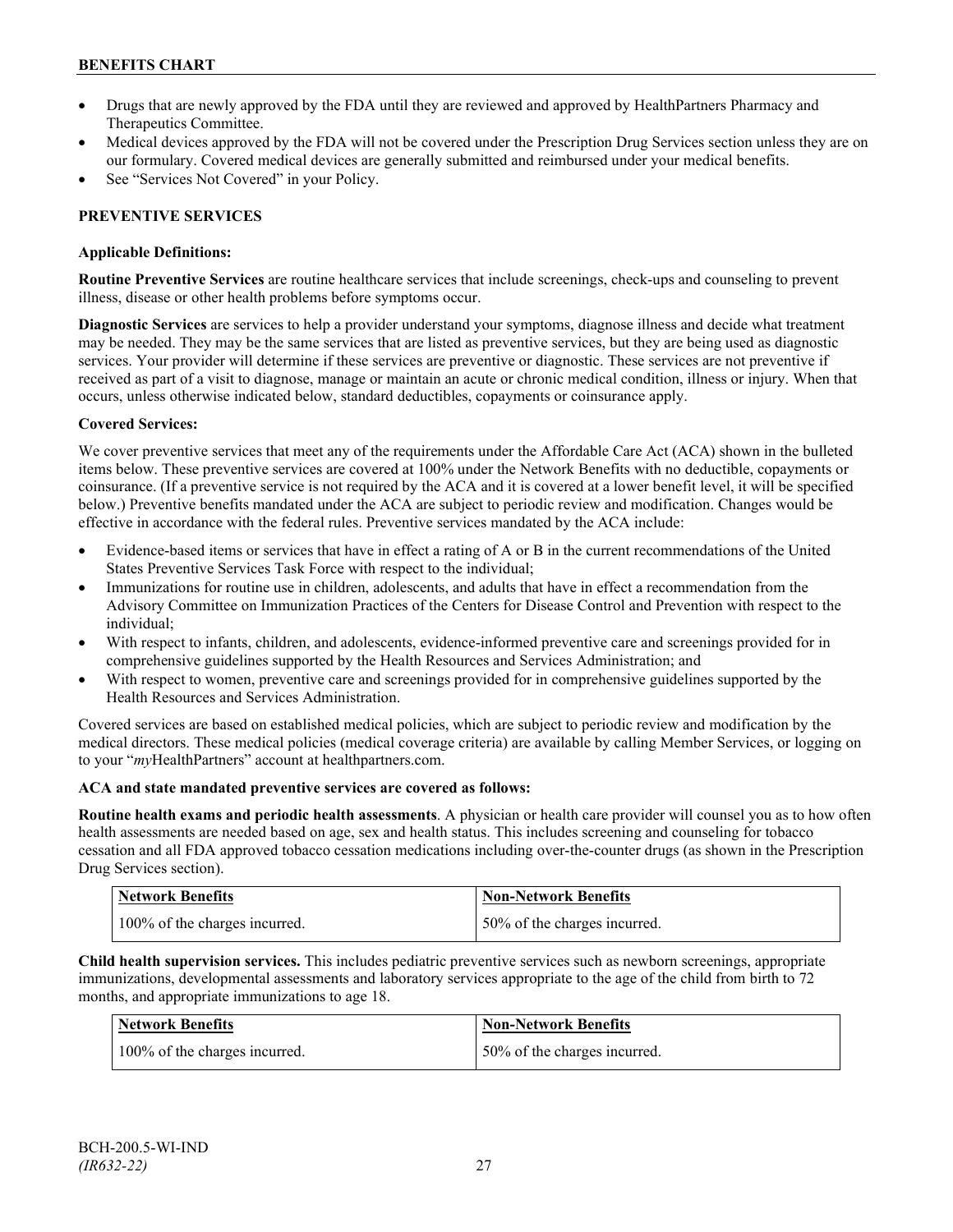### **Routine prenatal care and exams**

| <b>Network Benefits</b>       | <b>Non-Network Benefits</b>  |
|-------------------------------|------------------------------|
| 100% of the charges incurred. | 50% of the charges incurred. |

**Routine postnatal care.** This includes health exams, assessments, education and counseling relating to the period immediately after childbirth.

| <b>Network Benefits</b>       | <b>Non-Network Benefits</b>  |
|-------------------------------|------------------------------|
| 100% of the charges incurred. | 50% of the charges incurred. |

**Routine screening procedures for cancer.** This includes colorectal screening, digital rectal examinations and other cancer screenings recommended by the USPSTF with an A or B rating. Women's preventive health services below describe additional routine screening procedures for cancer.

| <b>Network Benefits</b>       | <b>Non-Network Benefits</b>  |
|-------------------------------|------------------------------|
| 100% of the charges incurred. | 50% of the charges incurred. |

**Routine eye and hearing exams for members under the age of 22**

| <b>Network Benefits</b>       | <b>Non-Network Benefits</b>  |
|-------------------------------|------------------------------|
| 100% of the charges incurred. | 50% of the charges incurred. |

**Professional voluntary family planning services.** This includes services to prevent or delay a pregnancy, including counseling and education. Services must be provided by a licensed provider.

| Network Benefits              | <b>Non-Network Benefits</b>  |
|-------------------------------|------------------------------|
| 100% of the charges incurred. | 50% of the charges incurred. |

# **Adult immunizations**

| <b>Network Benefits</b>       | <b>Non-Network Benefits</b>   |
|-------------------------------|-------------------------------|
| 100% of the charges incurred. | 100% of the charges incurred. |

**Women's preventive health services.** This includes mammograms, screenings for cervical cancer (pap smears), breast pumps, human papillomavirus (HPV) testing, counseling for sexually transmitted infections, counseling and screening for human immunodeficiency virus (HIV), and all FDA approved contraceptive methods as prescribed by a doctor, sterilization procedures, education and counseling (see the Prescription Drug Services section for coverage of oral contraceptive drugs). We also provide genetic screening for BRCA if someone in your family has the gene or you have a diagnosis of cancer.

The U.S. Preventive Services Task Force (USPSTF) recommends screening mammography, with or without clinical breast examination (CBE), every 1-2 years for women aged 40 and older. For women age 50 and older, we cover an annual mammogram.

| <b>Network Benefits</b>       | Non-Network Benefits         |
|-------------------------------|------------------------------|
| 100% of the charges incurred. | 50% of the charges incurred. |

**Obesity screening and management.** We cover obesity screening and counseling for all ages during a routine preventive care exam. If you are age 18 or older and have a body mass index of 30 or more, we also cover intensive obesity management to help you lose weight. Your primary care doctor can coordinate these services.

| Network Benefits              | <b>Non-Network Benefits</b>  |
|-------------------------------|------------------------------|
| 100% of the charges incurred. | 50% of the charges incurred. |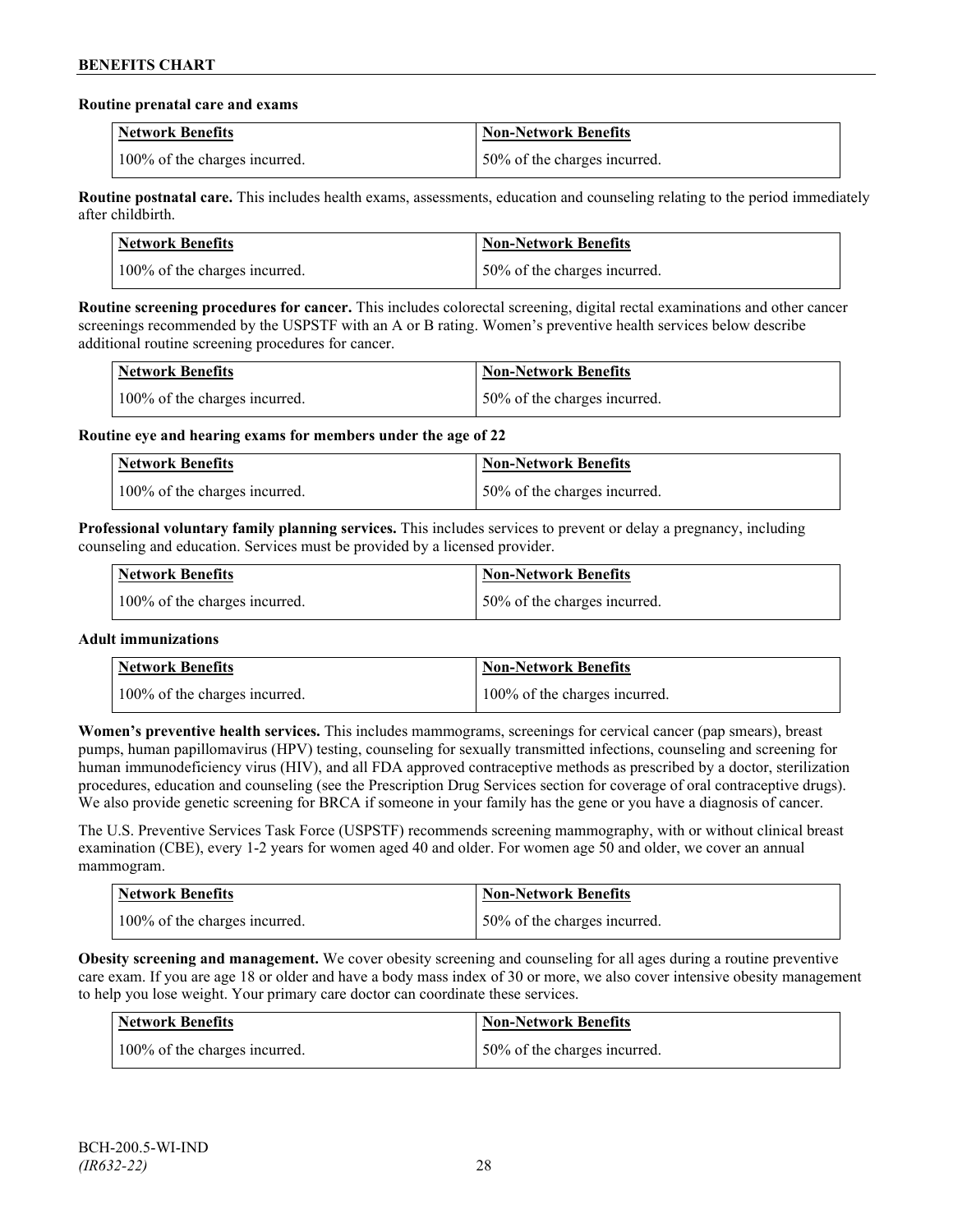# **In addition to any ACA or state mandated preventive services referenced above, we cover the following eligible preventive services:**

# **Routine hearing exams for adults age 22 and older**

| <b>Network Benefits</b>      | <b>Non-Network Benefits</b>  |
|------------------------------|------------------------------|
| 60% of the charges incurred. | 50% of the charges incurred. |

### **Eye exams for adults diagnosed with diabetes**

| Network Benefits              | <b>Non-Network Benefits</b>  |
|-------------------------------|------------------------------|
| 100% of the charges incurred. | 50% of the charges incurred. |

**Ovarian cancer surveillance tests for women who are at risk.** "At risk for ovarian cancer" means (1) having a family history that includes any of the following: one or more first-degree or second-degree relatives with ovarian cancer, clusters of female relatives with breast cancer or nonpolyposis colorectal cancer; or (2) testing positive for BRCA1 or BRCA2 mutations. "Surveillance tests for ovarian cancer" means annual screening using: CA-125 serum tumor marker testing, transvaginal ultrasound, pelvic examination or other proven ovarian cancer screening tests currently being evaluated by the federal Food and Drug Administration or by the National Cancer Institute.

| <b>Network Benefits</b>                                 | <b>Non-Network Benefits</b>                             |
|---------------------------------------------------------|---------------------------------------------------------|
| Coverage level is same as corresponding Network         | Coverage level is same as corresponding Non-Network     |
| Benefit, depending on type of service provided, such as | Benefit, depending on type of service provided, such as |
| Diagnostic Imaging Services, Laboratory Services        | Diagnostic Imaging Services, Laboratory Services        |
| Office Visits for Illness or Injury, or Preventive      | Office Visits for Illness or Injury, or Preventive      |
| Services.                                               | Services.                                               |

### **Limitations:**

• Services are not preventive if received as part of a visit to diagnose, manage or maintain an acute or chronic medical condition, illness or injury. When that occurs, unless otherwise indicated above, standard deductibles, copayments or coinsurance apply.

# **Not Covered:**

- Routine eye exams for adults age 22 and older.
- See "Services Not Covered" in your Policy.

# **TELEHEALTH/TELEMEDICINE SERVICES**

# **Definitions:**

**Telehealth, Telemedicine, or Virtual Care.** This is a means of communication between a health care professional and a patient. This includes the use of secure electronic information, imaging, and communication technologies, including:

- interactive audio or audio-video
- interactive audio with store-and-forward technology
- chat-based and email-based systems
- physician-to-physician consultation
- patient education
- data transmission
- data interpretation
- digital diagnostics (algorithm-enabled diagnostic support)
- digital therapeutics (the use of personal health devices and sensors, either alone or in combination with conventional drug therapies, for disease prevention and management)

# Services can be delivered:

Synchronously: the patient and health care professional are engaging with one another at the same time; or Asynchronously: the patient and health care professional engage with each other at different points in time.

BCH-200.5-WI-IND *(IR632-22)* 29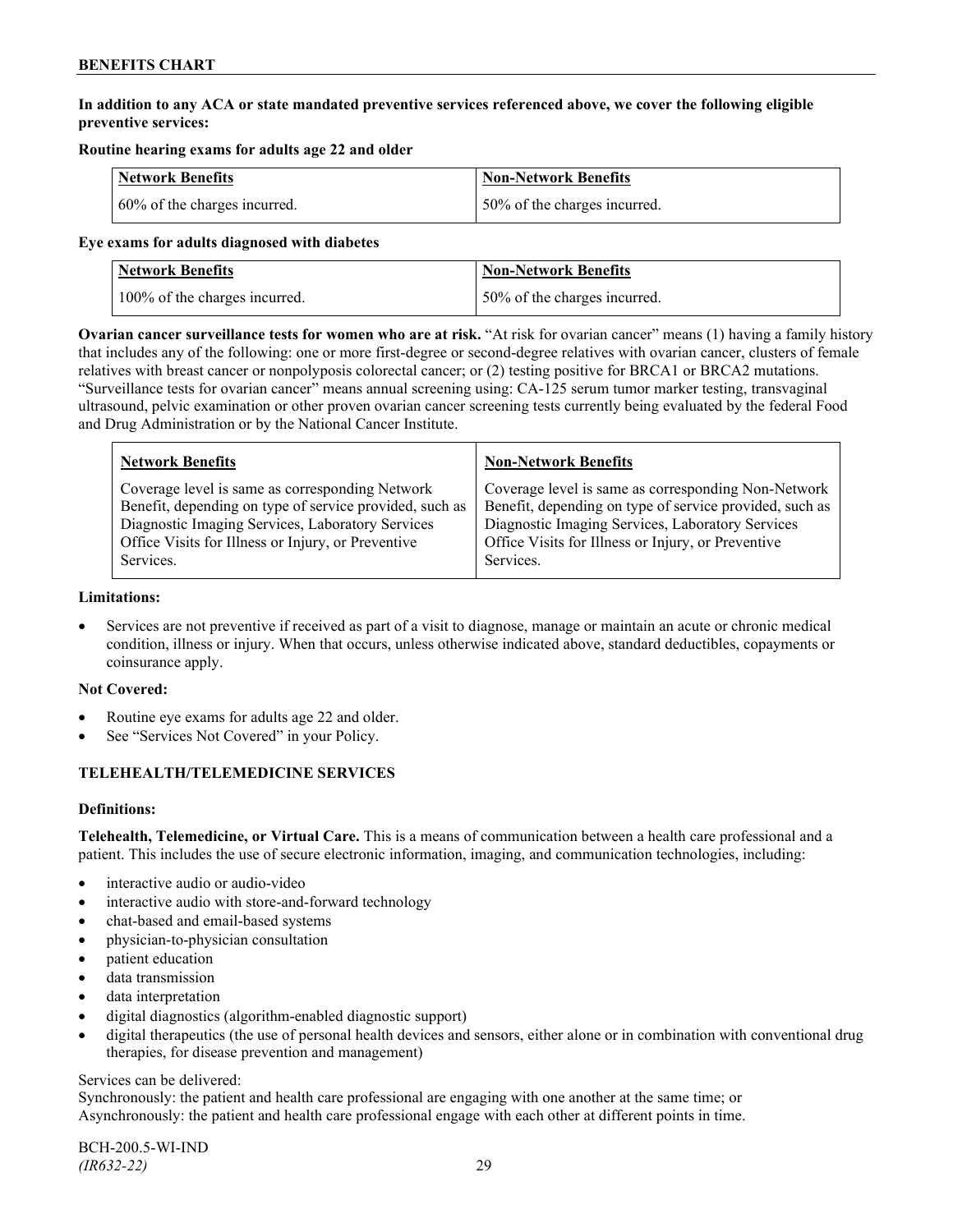**Telephone Visits.** Live, synchronous, interactive encounters over the telephone between a patient and a healthcare provider.

**E-Visit or Chat-Based Visits.** Asynchronous online or mobile app encounters to discuss a patient's personal health information, vital signs, and other physiologic data or diagnostic images. The healthcare provider reviews and delivers a consultation, diagnosis, prescription or treatment plan after reviewing the patient's visit information.

**Virtuwell<sup>®</sup>**. This is an online service for you to receive a diagnosis and treatment for certain conditions, such as a cold, flu, ear pain and sinus infections. You may access the Virtuwell website at [virtuwell.com.](https://www.virtuwell.com/)

**Video Visits.** Live, synchronous, interactive encounters using secure web-based video between a patient and a healthcare provider.

### **Covered Services:**

The Plan covers the following methods of receiving care for services that would be eligible under the Plan if the service were provided in person.

### **Scheduled telephone visits**

| Network Benefits                                                          | <b>Non-Network Benefits</b>  |
|---------------------------------------------------------------------------|------------------------------|
| 100% of the charges incurred, subject to a<br>copayment of \$5 per visit. | 50% of the charges incurred. |

### **E-visits**

### **Access to online care through Virtuwell at [virtuwell.com](http://www.virtuwell.com/)**

| <b>Network Benefits</b>       | Non-Network Benefits |
|-------------------------------|----------------------|
| 100% of the charges incurred. | No coverage.         |

### **All other E-visits**

| Network Benefits                                                          | <b>Non-Network Benefits</b>  |
|---------------------------------------------------------------------------|------------------------------|
| 100% of the charges incurred, subject to a<br>copayment of \$5 per visit. | 50% of the charges incurred. |

#### **Not Covered:**

See "Services Not Covered" in your Policy.

# **TRANSPLANT SERVICES**

#### **Applicable Definitions:**

**Autologous.** This is when the source of cells is from the individual's own marrow or stem cells.

**Allogeneic.** This is when the source of cells is from a related or unrelated donor's marrow or stem cells.

**Allogeneic Bone Marrow Transplant.** This is when the bone marrow is harvested from the related or unrelated donor and stored. The patient undergoes treatment which includes tumor ablation with high-dose chemotherapy and/or radiation. The bone marrow is reinfused (transplanted).

**Autologous Bone Marrow Transplant.** This is when the bone marrow is harvested from the individual and stored. The patient undergoes treatment which includes tumor ablation with high-dose chemotherapy and/or radiation. The bone marrow is reinfused (transplanted).

**Autologous/Allogeneic Stem Cell Support.** This is a treatment process that includes stem cell harvest from either bone marrow or peripheral blood, tumor ablation with high-dose chemotherapy and/or radiation, stem cell reinfusion, and related care. Autologous/allogeneic bone marrow transplantation and high dose chemotherapy with peripheral stem cell rescue/support are considered to be autologous/allogeneic stem cell support.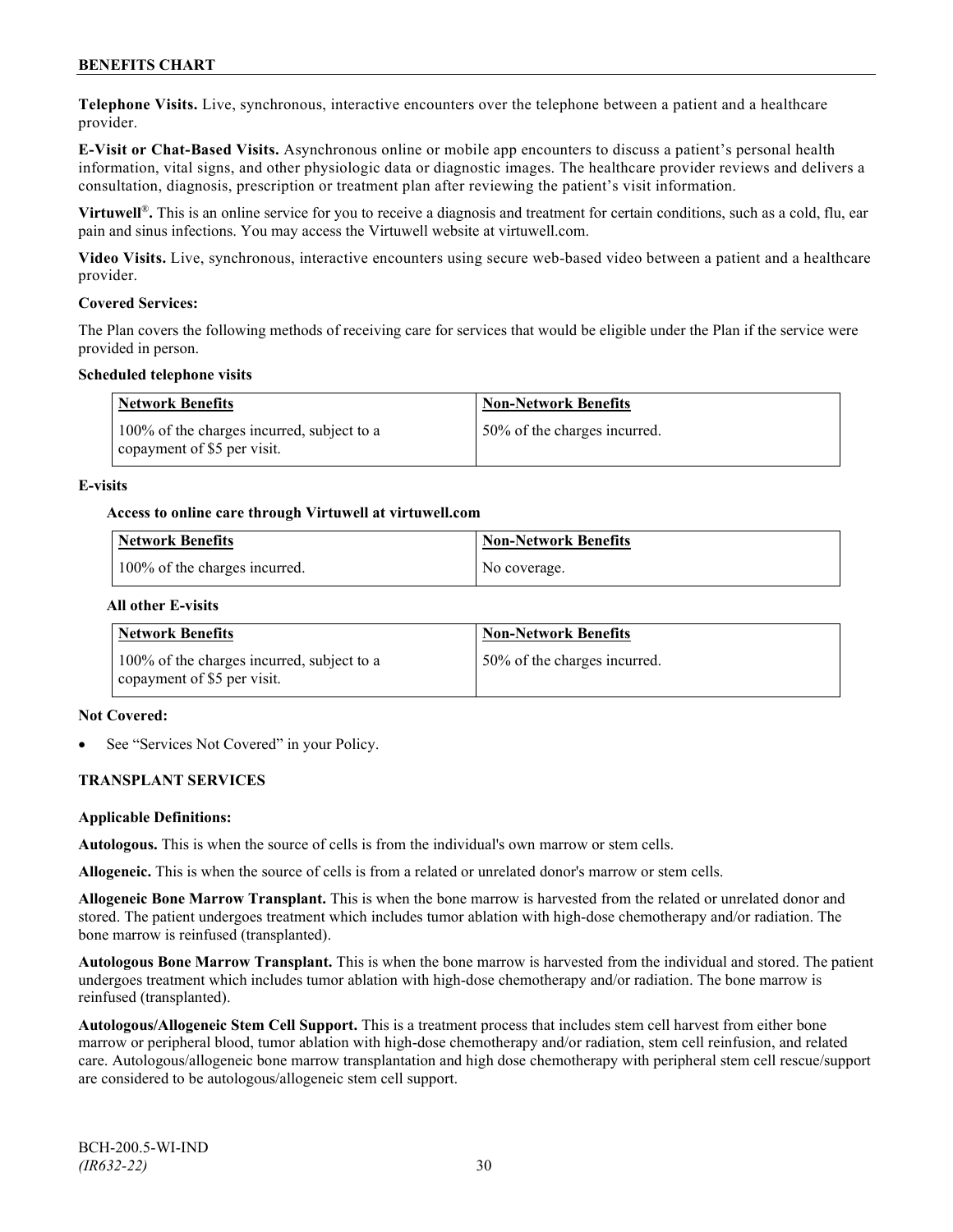**Designated Transplant Center.** This is any health care provider, group or association of health care providers designated by us to provide services, supplies or drugs for specified transplants for our Insureds.

**Transplant Services.** This is transplantation (including retransplants) of the human organs or tissue listed below, including all related post-surgical treatment, follow-up care and drugs and multiple transplants for a related cause. Transplant services do not include other organ or tissue transplants or surgical implantation of mechanical devices functioning as a human organ, except surgical implantation of an FDA approved Ventricular Assist Device (VAD) or total artificial heart, functioning as a temporary bridge to heart transplantation.

Prior authorization is required prior to consultation to support coordination of care and benefits.

### **Covered Services:**

We cover eligible transplant services (as defined above) while you are covered under your Policy. Transplants that will be considered for coverage are Limited to the following:

- Kidney transplants for end-stage disease.
- Cornea transplants for end-stage disease.
- Heart transplants for end-stage disease.
- Lung transplants or heart/lung transplants for: (1) primary pulmonary hypertension; (2) Eisenmenger's syndrome; (3) endstage pulmonary fibrosis; (4) alpha 1 antitrypsin disease; (5) cystic fibrosis; and (6) emphysema.
- Liver transplants for: (1) biliary atresia in children; (2) primary biliary cirrhosis; (3) post-acute viral infection (including hepatitis A, hepatitis B antigen e negative and hepatitis C) causing acute atrophy or post-necrotic cirrhosis; (4) primary sclerosing cholangitis; (5) alcoholic cirrhosis; and (6) hepatocellular carcinoma.
- Allogeneic bone marrow transplants or peripheral stem cell support associated with high dose chemotherapy for : (1) acute myelogenous leukemia; (2) acute lymphocytic leukemia; (3) chronic myelogenous leukemia; (4) severe combined immunodeficiency disease; (5) Wiskott-Aldrich syndrome; (6) aplastic anemia; (7) sickle cell anemia; (8) non-relapsed or relapsed non-Hodgkin's lymphoma; (9) multiple myeloma; and (10) testicular cancer.
- Autologous bone marrow transplants or peripheral stem cell support associated with high-dose chemotherapy for: (1) acute leukemia; (2) non-Hodgkin's lymphoma; (3) Hodgkin's disease; (4) Burkitt's lymphoma; (5) neuroblastoma; (6) multiple myeloma; (7) chronic myelogenous leukemia; and (8) non-relapsed non-Hodgkin's lymphoma.
- Pancreas transplants for simultaneous pancreas-kidney transplants for diabetes, pancreas after kidney, living related segmental simultaneous pancreas kidney transplantation and pancreas transplant alone.

To receive Network Benefits, charges for transplant services must be incurred at a Designated Transplant Center.

The transplant-related treatment provided, including expenses incurred for directly related donor services, shall be subject to and in accordance with the provisions, limitations, maximums and other terms of your Policy.

Medical and hospital expenses of the donor are covered only when the recipient is an Insured and the transplant and directly related donor expenses have been prior authorized for coverage. Treatment of medical complications that may occur to the donor are not covered. Donors are not considered Insureds, and are therefore not eligible for the rights afforded to Insureds under your Policy.

The list of eligible transplant services and coverage determinations are based on established medical policies, which are subject to periodic review and modifications by the medical director.

| <b>Network Benefits</b>                           | Non-Network Benefits |
|---------------------------------------------------|----------------------|
| See Network Inpatient Hospital Services Benefits. | No coverage.         |